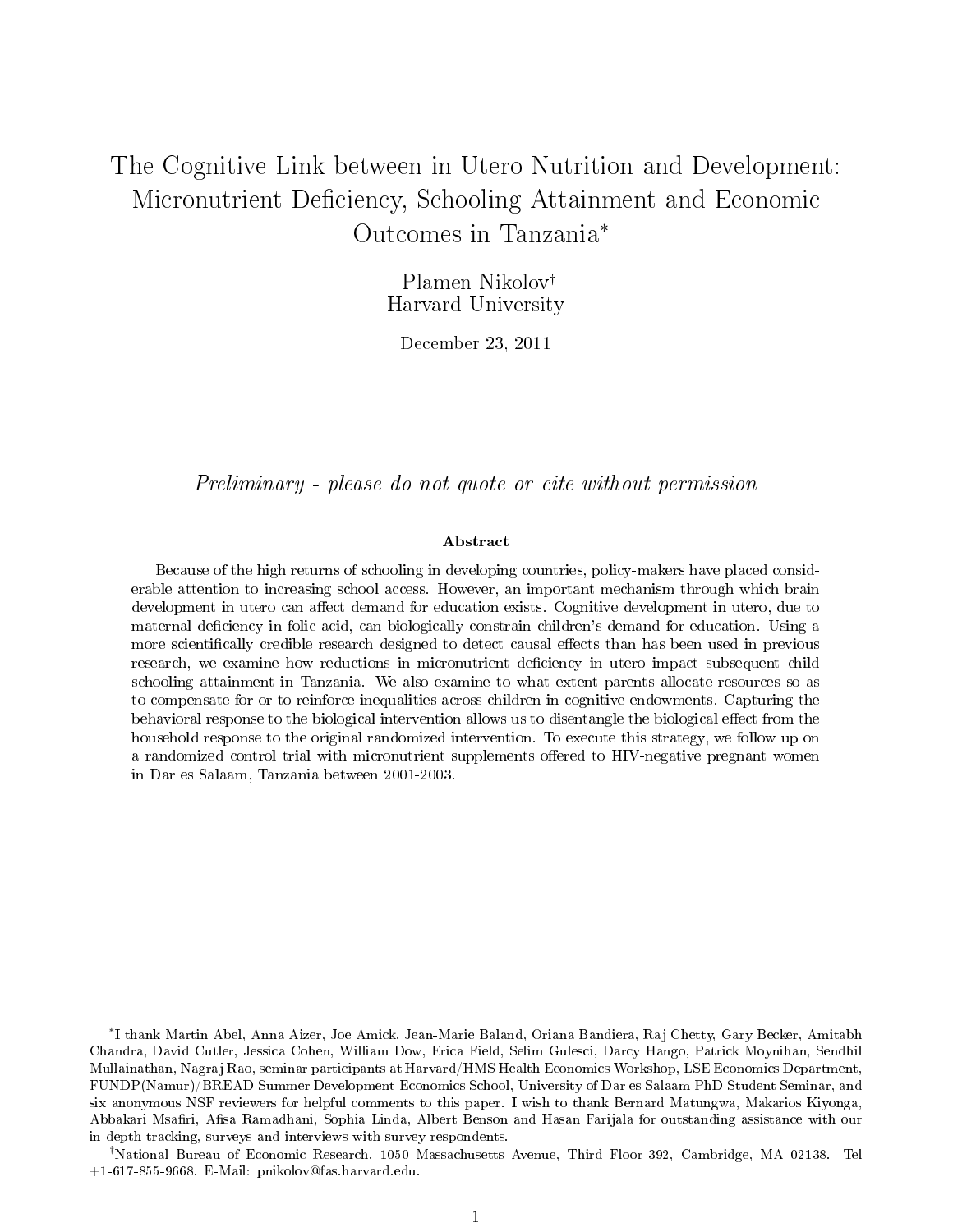# 1 Introduction

Over the past several decades, there has been considerable attention placed on increasing schooling in developing countries. Psacharopoulos (1994) estimates microeconomic returns to education as high as 42% per annum in Botswana (for primary education) and 47.6% per annum in Zimbabwe (for secondary education). These large returns have stimulated a concerted effort in investing in education to stimulate economic outcomes (UNESCO 2007). However, an important mechanism through which in utero environment can affect education and economic outcomes exists. Poor in utero health conditions can biologically constrain cognitive development<sup>1</sup>. Using experimental data from Tanzania, and building on pilot data we already collected in 2011, we focus on two key questions (1) How much do biological setbacks - due to pre-natal maternal malnutrition - in brain development in utero, influence subsequent child schooling attainment? (2) To what extent do parents allocate resources so as to compensate for or to reinforce inequalities across children in endowments?

While most micronutrient deficiencies are likely to be resolved with improvements in economic outcomes by way of rising caloric intake, deficiency in utero for four nutrients in particular  $(B_6, B_9, B_{12})$ and iodine) has been biologically linked to irreversible and continuous damage to cognitive development throughout an individual's lifetime (Bottiglieri et al., 1995; Bryan et al., 2002; Guilarte 1993; Fioravanti et al., 1997; Hankey 1999; Alpert and Fava, 1997; Schneede 1994; Cao et al., 1994; Hetzel and Mano, 1989; Pharoah and Connolly, 1987). Because of this persistent effect on learning over the lifespan, the proposed research project will examine the effect of three of these nutrients,  $B_6$ ,  $B_9$  and  $B_{12}$ , on subsequent cognitive development, school enrollment, attendance rates, educational attainment and parental behavior responses. If true, the resulting loss in cognitive capacity could have important consequences for aggregate human capital accumulation in afflicted settings, leading to a lower fraction of children enrolling in or attending school, slower rates of grade attainment for age, and fewer students progressing to institutions of higher education. We plan to address the two research questions above by following up on a randomized individual-level trial of nutritional supplements offered to  $HIV-$  pregnant women in Dar in Tanzania conducted between 2000 and 2003. Tracking data collection started in July 2011 and so far effective tracking rate of more than  $90\%$  has been maintained.

In Tanzania, as in other Sub-Saharan African countries, dietary intake of nutrients in pregnant women is marginal or lower than the recommended intakes and therefore these women are at high risk for deficiencies (Mulokozi 2003; FAO, 1995; FAO, 1996a; FAO, 1996b; WHO, 1994; WHO/UNICEF, 1995).  $B_9$ (folic acid) and  $B_{12}$  deficiencies occur mainly due to the increased requirements during pregnancy which are not balanced by adequate dietary intake, and the high prevalence of malaria (Kavishe, 1987; Kavishe, 1991). The prevalence of deficiency in  $B_9$  ( $\rm {5ng/mL^2}$ ) and deficiency in  $B_{12}$  ( $\rm {<}200pg/mL$ ) is respectively as high as 80% (Fleming, 1989; Baker, 1981; Massawe et al., 1996) and 60% (DeMayer, 1985; Van den Broek, 2000) for women in some Sub-Saharan African countries<sup>3</sup>.

We believe our study improves on previous research in six major ways. First, the original RCT included folic acid and induced variation in a very specific dimension of the child's endowment-cognitive ability–whereas previous studies<sup>4</sup> focus on measure on non-specific proxies which may reflect many dimensions of the child's endowment or many mechanisms through which the effect operates<sup>5</sup>. Second,

 $^1\rm{Health}$ 's direct impact on labor productivity and household earnings has been extensively documented (Thomas et al., 2003; Basta et al., 1979; Sommer et al., 1986, 1981; Glasizou et al., 1993; Beaton et al., 1992).

 $^{2}$ Deficiency levels are based on Hillman and Ault's 'Hematology in clinical practice' (1994). 3

We focus on Tanzania due to the high general micronutrient deficiency and the particular deficiency in the micronutrients on which we intend to focus (Kavishe, 1987; Kavishe, 1991). Recent studies with blood analyses among pregnant women and non-pregnant adults in Dar es Salaam revealed a 70% prevalent deficiency of B micronutrients including thiamine, riboavin, and micronutrient  $B_{12}$  (Fawzi 1999; Mulokozi 2003).

<sup>4</sup> See Almond (2006), Rosenzweig and Zhang (2009), Rosenzweig and Schultz (1983), Rosenzweig and Wolpin (1988), Pitt et al. (1990).

 $^5$ For example, Maccini and Yang (2009) find long-run effects of early-life variation in rainfall in rural Indonesia. While well-identified, a drawback of the study is that the operative channels are not well understood. The effects are hypothesized to operate via household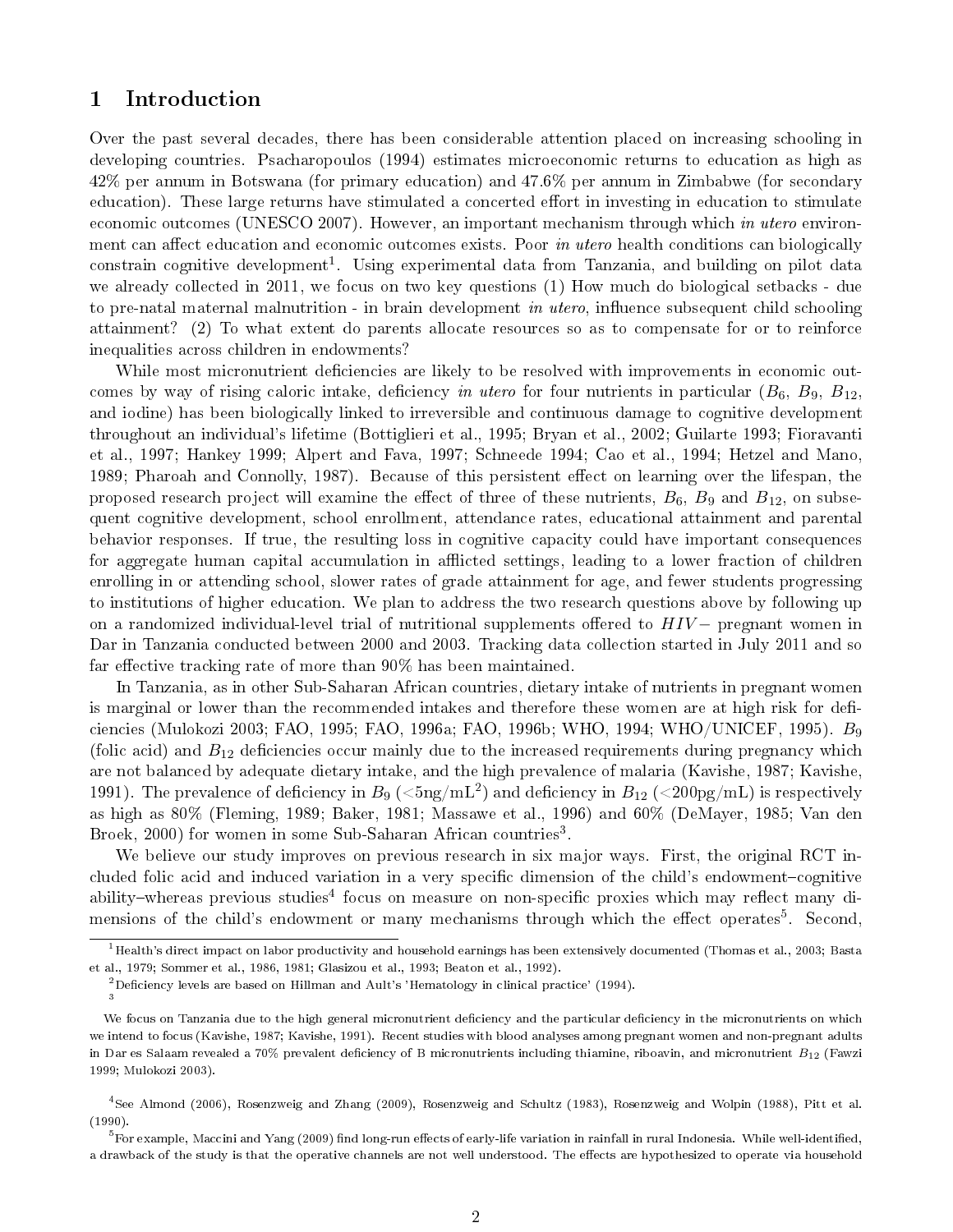previous studies rely on siblings fixed effects models for identification and are likely mis-specified, since even within siblings, unobserved prenatal, neonatal and early-infancy investments in each child likely correlate with whichever endowment measure is used and also with the extent of investment during the remainder of childhood<sup>6</sup>. Third, we expand the set of resource allocation behaviors studied in previous work to include not only neonatal and early-life investments, but also the allocation of resources in later childhood. Fourth, we conduct actual cognitive tests and non-cognitive tests with children. Fifth, we measure parental post-natal investment behavior on various margins including parental care-taking, childhood envionment, psychological care, household and parental expenditures for children. Sixth, and perhaps most importantly, since all the previous work in this area has restricted attention to within-sibling or within-twin estimates, studies have been unable to separately identify own endowment vis-`a-vis sibling endowment effects. Since our empirical strategy does not necessitate the imposition of similar fixed effect models, we are able to identify these two endowment effects separately.

# 2 Conceptual Framework: Mechanisms by which Health Determines Education Outcomes

Prenatal and early-life health interventions can affect education through four general direct and indirect channels.

## 2.1 Through Permanent Limitation of Intellectual Ability

The first mechanism is a biological one. Growing evidence that the health and nutrition of young children has a long-term effect on their cognitive development exists (Liebenstein 1957; Walker 2000; Chang 2002; Grantham-McGregor 1994; Pollitt 1995; Berkman et al. 2002). Unlike nutritional shortages during childhood or adulthood, fetal malnutrition for the nutrients chosen in this study  $(B_6 \text{ and } B_{12} \text{ and folic})$ acid) is believed to permanently limit intellectual ability, so its impact is likely to be particularly acute and persistent. Micronutrient  $B_6$ , comprising three chemically distinct compounds, pyridoxal, pyridoxamine, and pyridoxine, is involved in the regulation of mental function and mood.  $B_6$  is also an essential homocysteine re-methylation cofactor, and deficiency is associated with an increase in blood homocysteine levels. Homocysteine is a risk factor for cerebrovascular disease and may also have directly toxic effects on neurons of the central nervous system. Recent work in animal models suggests that micronutrient  $B_6$ deficiency during gestation and lactation alters the function of N-methyl-D-aspartate receptors, a subtype of receptors of the glutamatergic neurotransmitter system thought to play an important role in learning and memory (Guilarte 1993). Maternal blood levels of folic acid  $(B_9)$  and  $B_{12}$  have also been causally linked to neural tube defects (Botto et al., 1999; Christensen et al., 1999ab; Czeizel and Dudás, 1992; Laurence et al. 1981; MRC, 1991). There have been at least two observational studies among children<sup>7</sup> with  $B_{12}$  deficiency. In the first study, infants of macrobiotic mothers in The Netherlands had delayed motor and language development compared to infants of omnivores (Schneede 1994). At age 12, the children had higher methylmalonic acid levels and scored lower than the omnivores on standardized assessments, including the Raven's progressive matrices, Digit Span and Block Design, even though their current diet contained almost their recommended daily intake of micronutrient  $B_{12}$  (Louwman 2000). In the second study, Guatemalan children with micronutrient  $B_{12}$  deficiency had slower reaction time on neuropsychological tests of perception, memory and reasoning (Allen 1999; Penland 2000).

income (which fluctuates with rainfall in agricultural households), but the authors cannot be sure of this it is possible, for example that a direct health channel might be operative.

<sup>6</sup>For example, see Rosenzweig and Zhang (2009), Rosenzweig and Schultz (1983), Rosenzweig and Wolpin (1988), Pitt et al. (1990).

<sup>&</sup>lt;sup>7</sup>Research linking micronutrient B12 deficiency to cognitive functioning has also been conducted in the elderly, where it has been associated with dementia and neurobehavioral decits (Rosenberg 1992).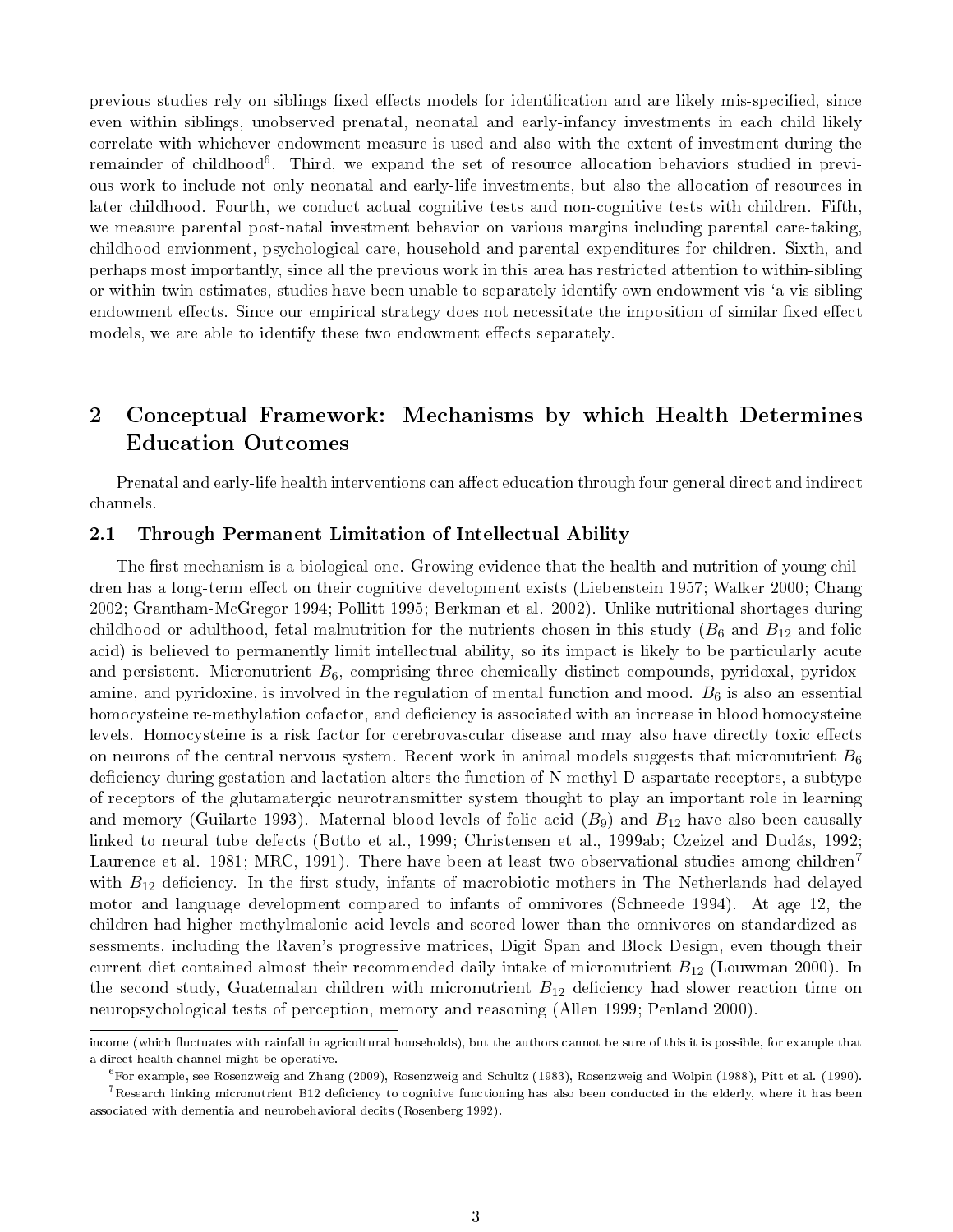### 2.2 Through Physical Health and Immune Deficiency Leading to Improved School Attendance

The second mechanism, also a biological one, works through the immune system and improved general physical health, both of which can lead to improved school attendance. Ample evidence that better physical health improves education levels exists for the US (Edwards and Grossman, 1979; Shakotko et al., 1981; Shakotko and Grossman, 1982; Perri, 1984; Wolfe, 1985; Berger and Leigh, 1989). Miguel and Kremer (2004) find that deworming of children in Kenya increases school attendance. An underactive immune system leads to an increased risk of disease<sup>8</sup>. Studies have associated B micronutrients with immune function (Bendich and Cohen, 1988). B<sub>9</sub> has hematological benefits during pregnancy (Fleming et al. 1986). Lack of pyridoxine (B6) appears consistently to inhibit cell-mediated immune function as well as humoral responsiveness to a variety of test antigens. Through randomized trials,  $B_6$  and  $B_{12}$ deficiencies have been causally linked with fetal development (Ramakrishnan et al. 1999).

### 2.3 Through Increased Longevity

The third mechanism, an indirect one, works through the nutrients<sup>9</sup> effect on increasing prospective lifespan, which can increase individual incentives to invest in human capital. This effect occurs for the individual for whom the benefits of education are now greater (Kalemli-Ozcan, Ryder and Weil, 2000). In addition, lower infant mortality may encourage parents to invest more resources in fewer children, leading to low fertility but high levels of human capital investment in each child (Kalemli-Ozcan, 2002). Evidence for this effect is limited, though Bils and Klenow (2000) do find an effect of life expectancy on investments in education at the national level.

### 2.4 Through Indirect Parental Responses

Final mechanism relates to parental responses to childrens' biological endowments. Investments in children, as outcomes of the household's allocation problem, are in general jointly determined by parents' preferences for each child; the production function for child quality; and the intra-household distribution of initial endowments. Depending on the parameters of this allocation problem, parents may choose to reinforce or compensate for initial endowments. Second, exogenous shocks to children's health could inuence subsequent parental labor supply decisions related to increased time for child care-taking. The sign and magnitude of these behavioral responses indicate whether-and by how much-parental investments magnify or dampen the biological effects of early-life interventions.

# 3 Simple Model

### Schooling choice

We start with a simple model based on the original Ben-Porath's human capital acquisition framework. Abstracting from the household allocation issue for the time being, we start with a set-up in which individuals choose how much education (denoted  $e$ ) to obtain to maximize discounted lifetime earnings, y, and examine how these schooling investments change as a function of child quality (denoted q). To keep things simple, we posit that child quality comprises both child's health status and cognitive skills. The discounted future income benefits to schooling are  $b(e, q)$ , and the costs (including both direct tuition costs and the opportunity cost of time spent in school rather than working) are  $c(e, q)$ . Both the benefits and costs are increasing in education and child quality  $(b_e, b_q, c_e$  and  $c_q$  are all positive), but the marginal benefit of schooling declines with more education  $(b_{ee} < 0)$  while costs are convex  $(c_{ee} > 0)$ . Both benefits and costs increase mechanically with child quality (for example, health status if "non-sick" time

 $8$ Neuropsychiatric disorders including seizures, migraine, chronic pain and depression have been linked to micronutrient B6 deficiency (Malouf and Grimley, 2008).

<sup>&</sup>lt;sup>9</sup>While it is likely that the studied micro-nutrients exert a direct effect on lowering mortality and therefore increased life expectancy, they likely have a much stronger effect on life expectancy through proximate determinants, such as improved cognitive development and improved morbidity, both of which ultimately can decrease mortality on the population level.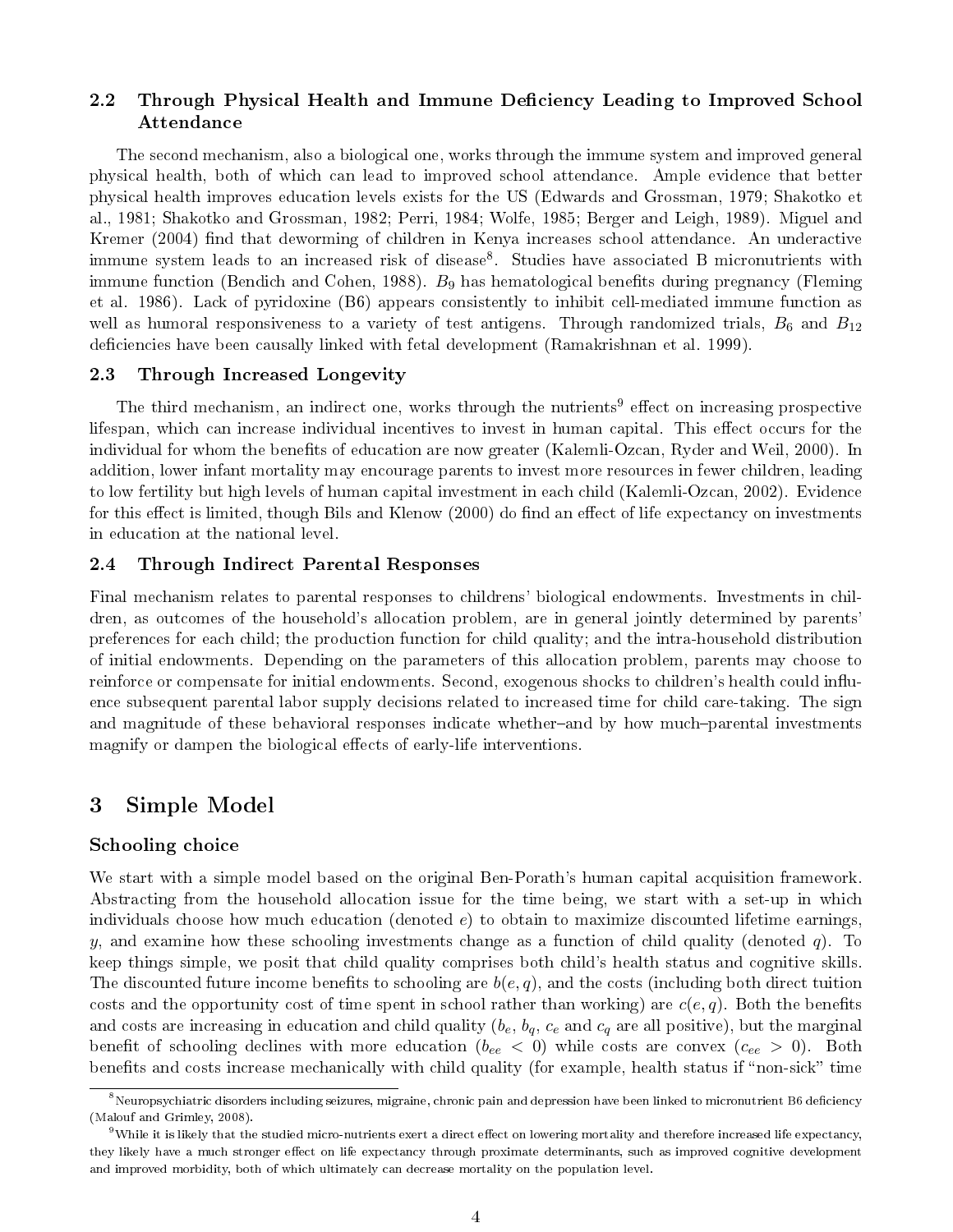increases), thus expanding the effective time budget. An individual's optimal educational investment level  $e^*$  is determined by the first order condition  $y_e(e^*,q) = 0$ , and equates marginal benefits to marginal costs,  $b_e(e^{\star}, q) = c_e(e^{\star}, q).$ 

We can show that:

$$
\frac{de^{\star}}{dq} = -\frac{b_{eq} - c_{eq}}{b_{ee} - c_{ee}}\tag{1}
$$

By the usual assumptions above, the denominator is negative, but the numerator is more difficult to sign. Both derivatives are likely to be positive, in other words, improved child quality boosts the marginal benefit of both school learning  $(b_{eq} > 0)$  and the opportunity cost of time (as labor productivity improves,  $c_{eq} > 0$ , but there is no obvious sign on the difference ex ante.

### Household Allocation

In addition to initial endowments, household allocation can also influence cognitive development and schooling outcomes. The allocation of resources among children in the household clearly can take place according to at least two alternative types of decision rules. One criterion for such allocation decisions would be equality. There are two potential aspects here, though: equality of inputs (all children receive the same), or equality of outcomes (entailing compensatory distribution, with those who start with less in the way of initial endowments receiving more). An alternative criterion would be to base allocation decisions on efficiency. In this scenario, resources would go to those children who offer the best prospects of gaining the most or providing the greatest return to parents for the "resource investment." This entails reinforcing distribution.

To add the parental response and siblings to the model, we consider a household with two children indexed  $i=1,2$ . Each child is born with an exogenously given endowment of quality  $q_i$ . The distribution of endowments determine the within-family distribution of prices of investment in additional quality,  $h_i$ , which parents may decide to undertake. We denote the price of quality for child i as  $p_i \equiv p(q_i)$ , where  $p$  is a decreasing function of  $q$ , capturing the fact that a dollar of investment in quality will yield larger returns for the child with a relatively higher endowment<sup>10</sup>.

Parents value the quality of their children, with preferences  $u(h_1, h_2)^{11}$ . Parents' utility<sup>12</sup> is given by:

$$
u(h_1, h_2) = \left(\alpha h_1^{\frac{\gamma - 1}{\gamma}} + (1 - \alpha) h_2^{\frac{\gamma - 1}{\gamma}}\right)^{\frac{\gamma}{\gamma - 1}}
$$
\n(2)

 $\alpha \in (0,1)$  represents the relative utility weight given to the quality of child 1, and  $\gamma \in (0,+\infty)$  is the elasticity of substitution<sup>13</sup>.

The household's utility maximization problem is:

$$
\max_{h_1, h_2} = \left(\alpha h_1^{\frac{\gamma - 1}{\gamma}} + (1 - \alpha) h_2^{\frac{\gamma - 1}{\gamma}}\right)^{\frac{\gamma}{\gamma - 1}}\tag{3}
$$

$$
s.t. \quad p_1h_1 + p_2h_2 \le W \tag{4}
$$

$$
p_i = p(q_i), \qquad i = 1, 2 \tag{5}
$$

From setting up the first-order conditions and simplifying, we get:

$$
h_1 = \left(\frac{\alpha p_2}{(1-\alpha)p_1}\right)^{\gamma} h_2 \tag{6}
$$

 $10$ This assumption is equivalent to assuming that endowments and investments are complements in the production function for quality. Aizer and Cunha (2011) document that the assumption of complementarity is common in the literature.

 $11$ This is based on Becker's common preference model [Becker (1964, 1974, 1981)]

 $12$ We adopt a CES utility function, which parametrizes the extent to which children's qualities are complements or substitutes.

 $^{13}$ Child quality is complementary when  $\gamma < 1,$  and substitutable when  $\gamma > 1.$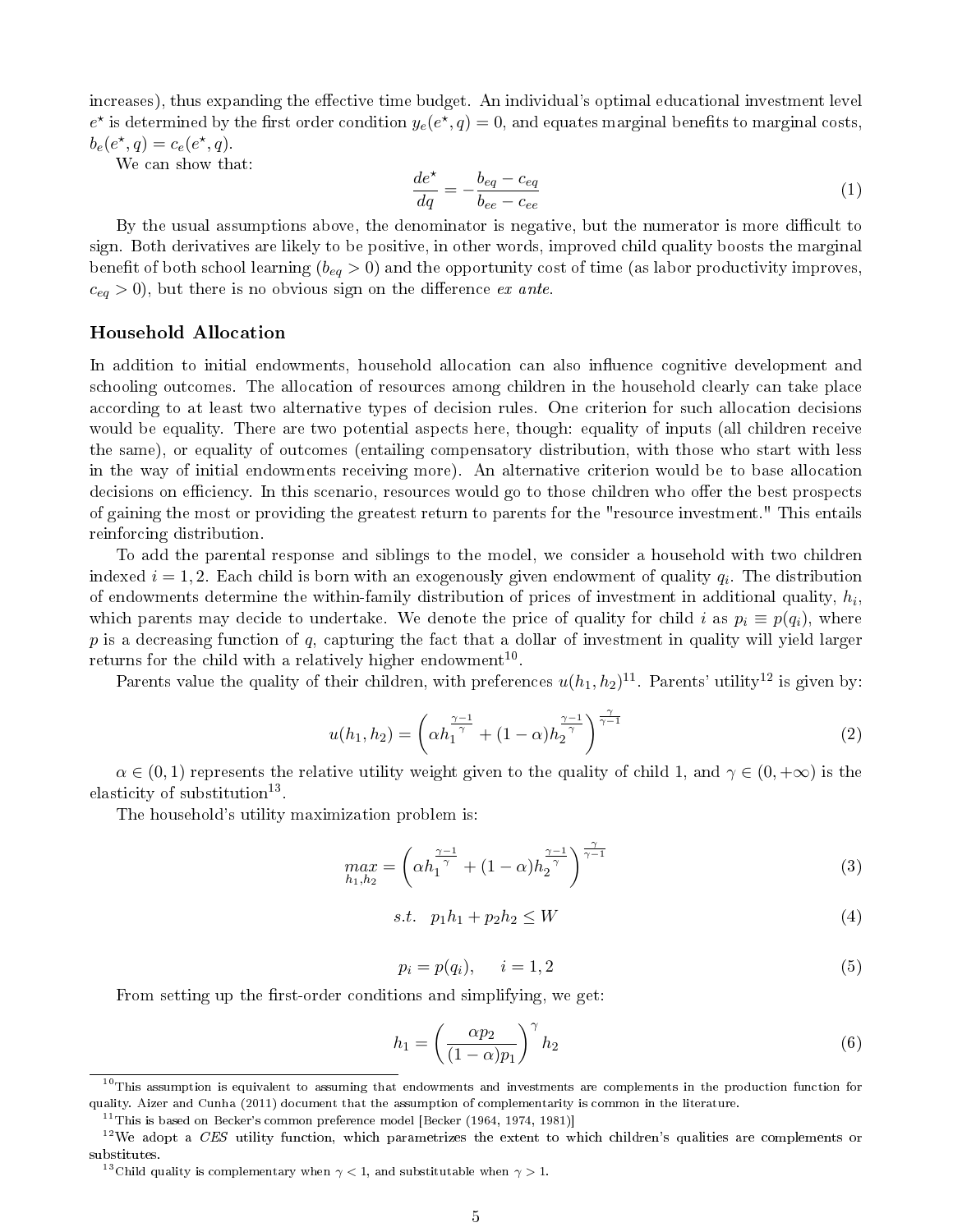Denote  $\Theta \equiv \left(\frac{\alpha p_2}{(1-\alpha)}\right)$  $(1-\alpha)p_1$  $\int^{\gamma}$ . The demands for quality as functions of prices, income and the model's primitives are:

$$
h_1 = \frac{W\Theta}{\Theta p_1 + p_2} \tag{7}
$$

$$
h_2 = \frac{W}{\Theta p_1 + p_2} \tag{8}
$$

### 3.1 Comparative Statics

We now examine the effects of a shift in the endowment of child 1 on investments in quality for both children. Because we have modeled endowments as factoring only into prices, equivalently we can examine the effects of a shift in  $p_1$ . Differentiating the demand functions (7) and (8) with respect to  $p_1$  and rearranging terms, we obtain:

$$
\frac{\partial h_1}{\partial p_1} = \frac{W}{\left(\Theta p_1 + p_2\right)^2} \left(p_2 \frac{\partial \Theta}{\partial p_1} - \Theta^2\right) \tag{9}
$$

$$
\frac{\partial h_2}{\partial p_1} = -W \frac{\Theta + p_1 \frac{\partial \Theta}{\partial p_1}}{\left(\Theta p_1 + p_2\right)^2}.
$$
\n(10)

The signs of the own- and cross-price elasticities thus depend in part on  $\frac{\partial \Theta}{\partial p_1} = -\Theta(\frac{\gamma}{p_1}) < 0$ . From here, it is apparent that  $\frac{\partial h_1}{\partial p_1} < 0$ . The sign of  $\frac{\partial h_2}{\partial p_1}$  depends on  $\Theta + p_1 \frac{\partial \Theta}{\partial p_1}$  $\frac{\partial \Theta}{\partial p_1}$ . From above,  $\frac{\partial h_2}{\partial p_1} < 0$  iff  $\Theta + p_1 \frac{\partial \Theta}{\partial p_1}$  $\frac{\partial \Theta}{\partial p_1} > 0.$ We can reduce this condition to  $\frac{\partial h_2}{\partial p_1} < 0$  iff  $0 < \gamma < 1$ .

### 3.2 Testable Hypotheses

Prediction 1: If  $-\frac{b_{eq}-c_{eq}}{b_{eq}-c_{eq}}$  $\frac{b_{eq} - c_{eq}}{b_{ee} - c_{ee}} > 0$ , then as q increases  $e^{\star}$  increases.

- $\textbf{ Prediction}~~ \textbf{2:}~~ \frac{\partial h_2}{\partial p_1} < 0 \, \, \text{iff} \, \, \Theta + p_1 \frac{\partial \Theta}{\partial p_1}$  $\frac{\partial \Theta}{\partial p_1} > 0$ . In other words, a rise in a child's own endowment generates increases in parental investments in that child.
- **Prediction 3:**  $\frac{\partial h_2}{\partial p_1} < 0$  iff  $0 < \gamma < 1$ . In other words, a rise in a sibling's endowment increases own investments if child quality is complementary in the household's utility function, and decreases own investments if quality is substitutable.

# 4 Experimental Design, Survey and Data

### 4.1 Research Design

### Original Randomized Control Trial

We plan on collecting follow-up data on a recent randomized medical trial of pregnant women (Fawzi 2007). The double-blind trial, assigning 8468 pregnant women to receive a daily oral dose of either a micro-nutrient supplement or placebo, examined the effect of nutrient supplementation on low birth weight (<2500 g), prematurity, and fetal death. In 2001-2004, Fawzi (2003) conducted a randomized trial with pregnant women in Dar es Salaam, Tanzania to account for differences in physical health outcomes at birth for children. Pregnant women who attended antenatal clinics<sup>14</sup> in Dar es Salaam, Tanzania,

<sup>14</sup>According to a DHS 1996 Bureau of Statistics Tanzania Report (Bureau of Statistics, 1996), 97% of pregnant women attend antenatal care (ANC), and 70% do so at least four times.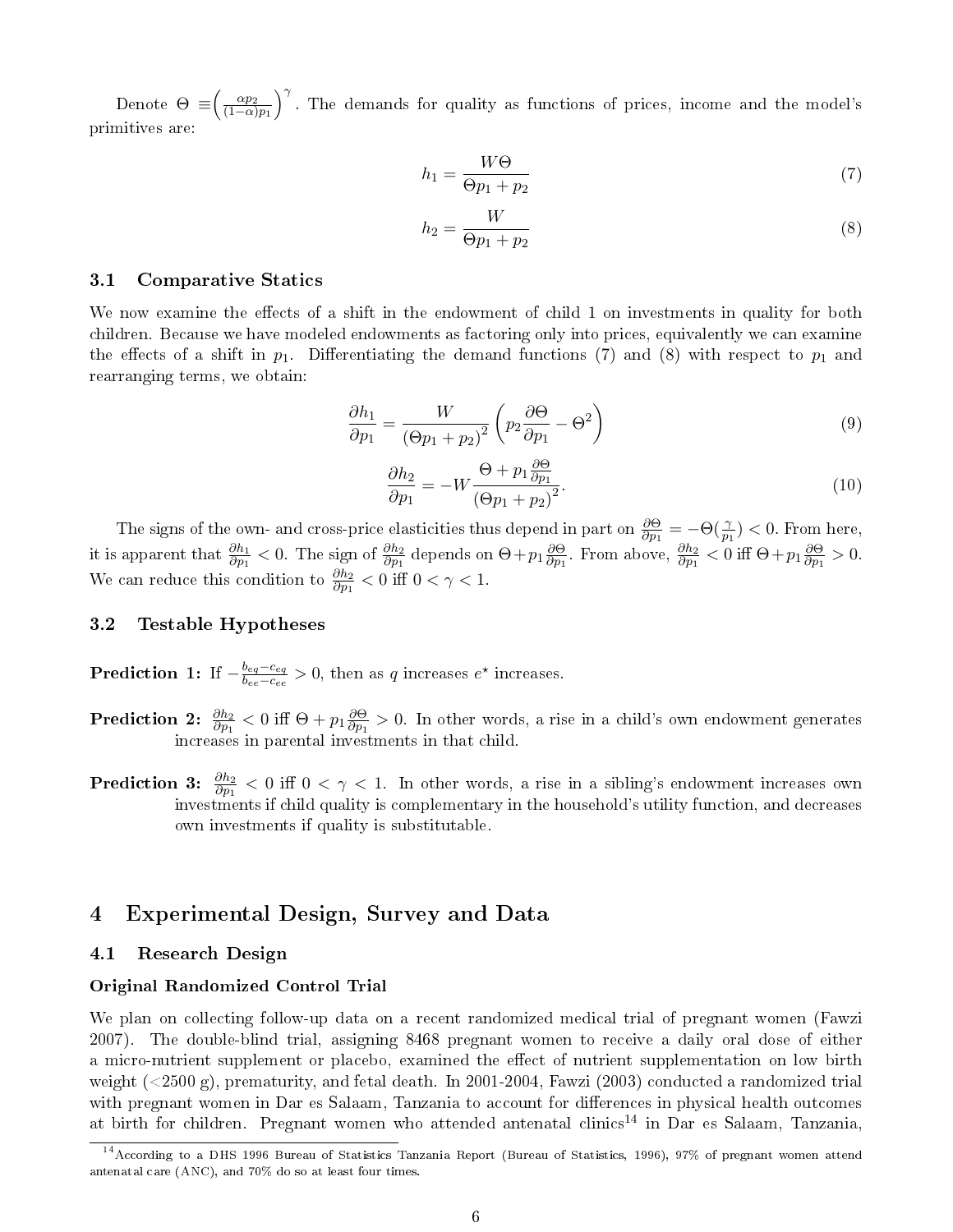between August 2001 and July 2004 were invited to participate in the trial. Simple random sampling was used. Requirements for eligibility included a negative test for HIV infection, a plan to stay in the city until delivery and for 1 year thereafter, and an estimated gestational age between 7 and 27 weeks according to the date of the last menstrual period. A list was prepared according to a randomization sequence in blocks of 20; at enrollment, each eligible woman was assigned to the next numbered bottle. The treatment tablet included 20 mg of micronutrient  $B_2$ , 25 mg of micronutrient  $B_6$ , 50 mg of micronutrient  $B_{12}$ , and 0.8 mg of  $B_9$  (folic acid)<sup>15-16</sup>. Of the 8379 women with known birth outcomes in the original medical randomized trial study (Fawzi 2007), 8137 gave birth to live babies and were eligible for the analyses of birth weight and prematurity outcomes.

### Original RCT Results and Tracking Information

Fawzi finds mean difference of birth weight between treatment and controls groups of 67  $q$  ( $P < 0.001$ ). Treatment had no significant effects on prematurity or fetal death.

As part of the original trial, the research team collected information on socio-economic status of study participants, their family members, bio-marker samples at baseline and after six months following birth. Detailed map cue information was collected in 2001-2003 enabling the original research team to locate study participants in their home and conduct a follow-up interview with them and their households.

### Pilot Phase Follow-up

In July 2011, a team, 5 enumerators and tracking personnel, started follow-up tracking effort collecting a number of outcomes outlined in more detail in the next section. All hired enumerators and tracking personnel had had extensive experience with tracking in Tanzania for the The Kagera Health and Development Survey (KHDS), a study into the long-run wealth dynamics of households and individuals within North West Tanzania. The KHDS survey, and the same team we use for this tracking, had maintained a highly successful tracking rate with tracking individuals in Eastern Africa: in 2010 88% of the original 6353 respondents<sup>17</sup> had either been located and interviewed, or, if deceased, sufficient information regarding the circumstances of their death collected.

# 5 Tanzanian Educational System

The Tanzanian formal education system involves seven years of primary education, four years of junior secondary (ordinary level), and two years of senior secondary (advanced level). Although primary enrollment rates have been high since the late 1990s, very few children transition to secondary school. In 2001, gross enrollment in primary school was  $85\%$  but only 7% in secondary school, largely due to an insufficient supply of secondary schools. In 2001, one quarter of rural households reported being over 20 kilometers from a secondary school (THBS, 2001), while only 8% reported the nearest primary school to be more than 6 kilometers away.

In Tanzania, as in many African countries, there is high variance in the rate at which children progress through primary school. Meanwhile, since few children drop out in the age range to which our analysis is restricted (primary school), progression is presumably a considerably more sensitive indicator of final schooling attainment than enrollment. Throughout the country, primary schooling is characterized by

<sup>15</sup>

The active tablets and placebo were similar in shape, size, and color and were packaged in identical coded bottles.

 $16$  At every monthly visit, a new bottle was given to each woman, and the pills remaining in the used bottles were counted. All women completed a baseline questionnaire that included their socio-demographic characteristics and obstetrical history. Laboratory investigations at baseline included tests for syphilis, gonorrhea, and trichomoniasis; routine urine and stool tests; and evaluation of blood lms for malaria.

 $^{17}$ Baseline for KHDS was collected between 1991-1994; For more information on the KHDS tracking, see http://www.ediafrica.com/research/khds/tracking.htm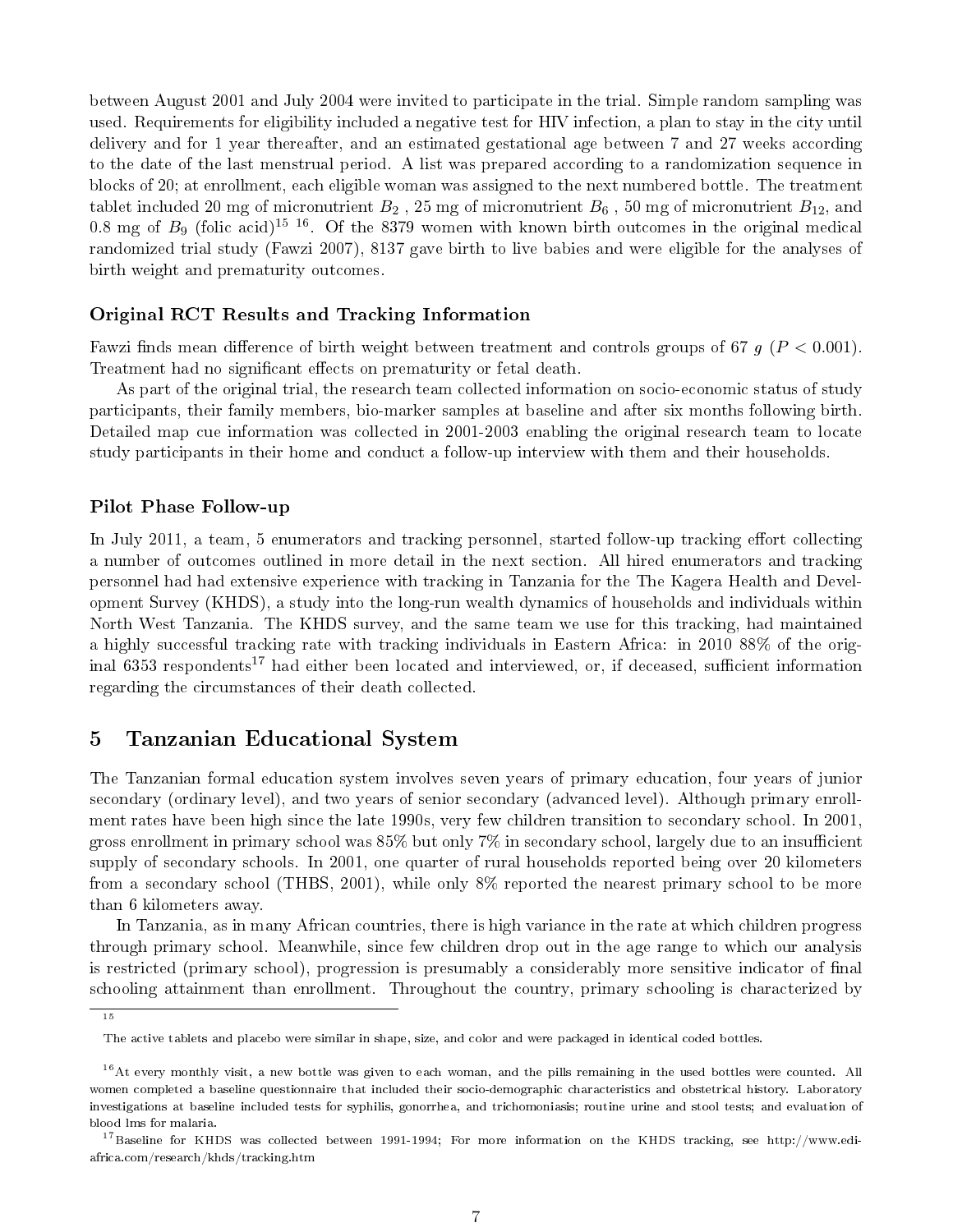high variation in age of entry, high rates of grade retention and intermittent enrollment. Particularly in rural areas, gross enrollment ratios are substantially higher than net ratios because many over-age children are present in primary schools due to beginning schooling late and progressing slowly. Although teachers have some room to retain students for attendance and behavioral problems, the main reason for repetition in primary school is exam failure, and repetition rates are highest in grades at which students take national standardized tests and in grade 1. Despite the fact that there is no national examination in the first year of school, Standard 1 has the highest repetition rate of all grades (12:3% in 2000). The large fraction of children that fails to pass school-specic Standard 1 assessments is attributed to repetition-related overcrowding in grade 1, and high variation in preparedness at school entrance on account of differences in age of entrance and access to preschool education (World Education Forum, 2001). Retention is lower in grades 2 and 3, but then jumps again in grade 4 when students take the Standard 4 exam.

# 6 Identification Strategy

### 6.1 Empirical Specifications

To test the first of our predictions, we restrict our specification to the following:

$$
cognitive score_{if} = \alpha + \beta_1(T_{if}) + \beta_2(A_{if}) + \beta_3(H_{if}) + \beta_4(X_{if}) + \mu_f + \delta_{if}
$$
\n(11)

We plan on estimating several specifications with current educational enrollment and various continuous measures of current or past year's educational attendance outcomes:

$$
educational status_{if} = \alpha + \beta_1(T_{if}) + \beta_2(A_{if}) + \beta_3(H_{if}) + \beta_4(X_{if}) + \mu_f + \delta_{if}
$$
\n(12)

where *educational* status<sub>if</sub> will be proxied both with enrollment and actual school attendance out- $\mathrm{comes}^{18}$ .

In the specifications above,  $T_{if}$  is the binary variable that child i of mother f was treated with micronutrient supplement in the original medical trial,  $A$  is a vector of birth-month dummies,  $H$  is a vector of physical health variables, and  $X$  includes binary controls for gender, sex-specific birth order and other socio-economic variables. We will also include interaction effects.  $\beta_1$  in the equation above is the key parameter of interest and it captures the educational attainment effect of mother's vitamin endowment during pregnancy. To examine whether the fetal effects of micronutrients are stronger for females, we will also run the above regression separately by gender. The characteristics known prior to randomization  $(X)$  are also analytically useful. For example, age, race, marital status, family structure, education, employment, mobility history, social contact can all be derived from information collected by the initial study at the time of random assignment. Due the randomization technique, the distribution of  $X$ 's should be the same within the treatment and control groups because they are statistically independent of group assignment. Unless these characteristics known prior to randomization happen to differ between groups due to the variability in a small sample including in a regression like the one above will not change the coefficient. As in all fixed effect estimates, identification of the causal effect of  $T$  requires that the error term be uncorrelated with treatment, conditional on the observables contained in X and sibling average grade attainment  $(\mu_f)$ . The difference in outcomes between the treatment and control group, known as "Intent-to-Treat" (ITT) effect, is captured by the ordinary least squares (OLS) estimate of the coefficient  $\beta_1$ . We can use treatment assignment as an instrumental variable to estimate the parameter commonly known as "the effect of Treatment-on-Treated" (TOT). The TOT parameter measures the average effect of the treatment on those in the treatment group who actually receive the treatment. One estimate of TOT is ITT divided by the proportion receiving the treatment.

To refine our estimate of the treatment impact, our analysis makes use of anticipated variation in the impact of micro nutrient supplementation based on individual variation in deciency for these nutrients.

<sup>&</sup>lt;sup>18</sup>We outline 6.2.1 and 6.2.2 the specific survey proxies of the outcome variables in (11) and (12).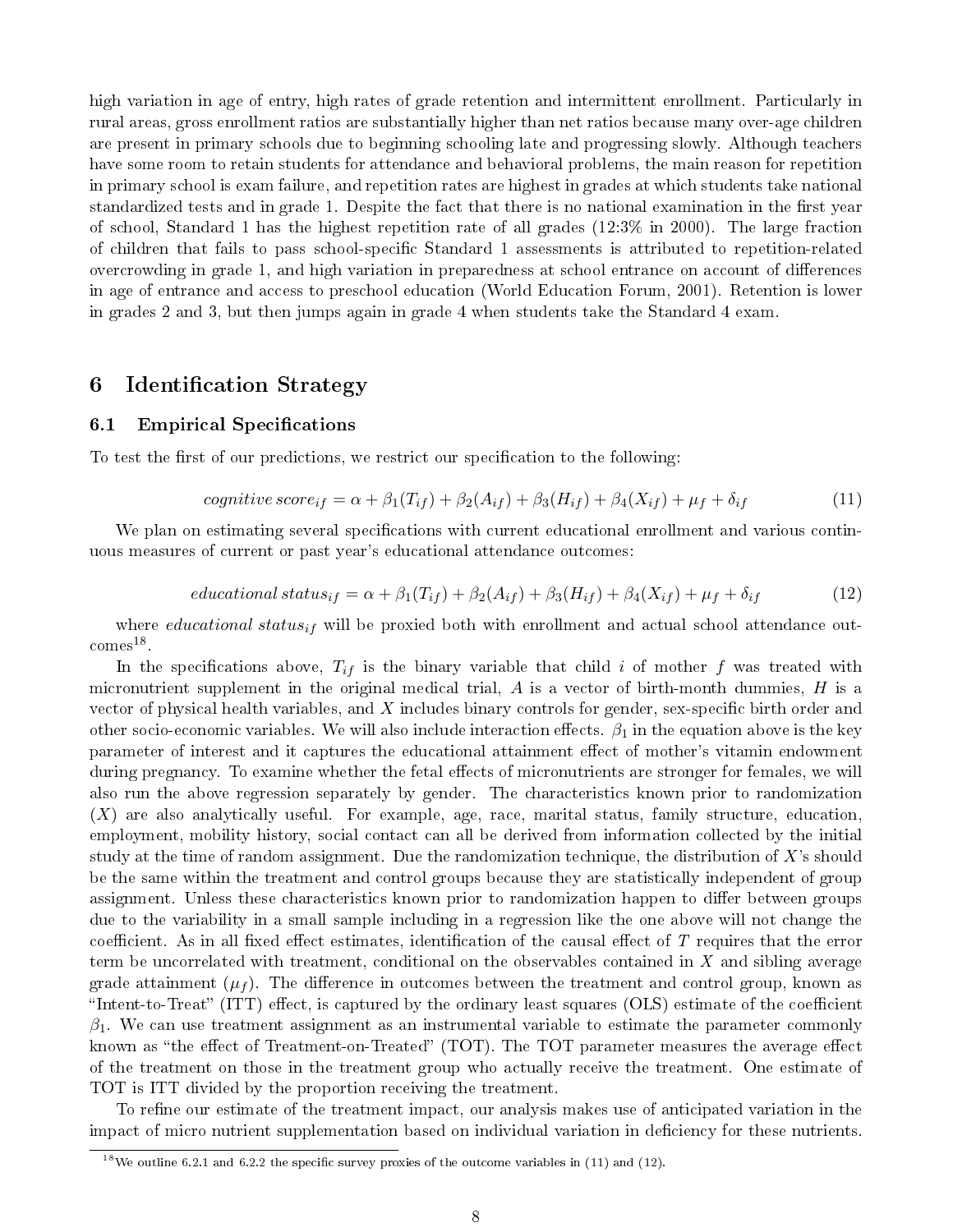Given that the level of micro-nutrients provided to the treatment group was uniform across individuals and treatment coverage was not based on level of need, the relationship between baseline deficiency rates and treatment impact is likely to be non-linear. In other words, we anticipate a threshold level of micronutrient deficiency below which rates are too low to observe a significant treatment effect, and a second threshold (e.g. 400 mcg of folic acid) above which the treatment will be insufficient to protect against maternal micro-nutrient deficiency due to factors which raise daily requirements for micro-nutrient intake. The treatment impact among individuals in the lower tercile of the treated population is likely to be larger than it is for individuals with the highest baseline rates of micro-nutrient deficiency. These predictions are tested by studying variation in program effect by level of consumption of foods rich in naturally occurring folate (or naturally occurring  $B_6$  and  $B_{12}$ ). Both participants' blood sample information at baseline but also the food consumption for foods rich in naturally occurring folate (lentils; legumes; dried beans and peas; broccoli, spinach, collard or turnip greens, okra, and asparagusthat) will provide us<sup>19</sup> with some information to identify heterogeneous effects.

To test our second and third predictions, we exploit within- and between family sibling variation. Essentially, we use a combination of the randomization and a difference-in-difference technique to use the previous siblings as a control group ( $\Delta = S_{if}t - S_{if}t-1$ ). In addition to collecting information for the outcome variable below on the index child which was part of the original trial, we randomly select another sibling, born before the trial, from the household. We restrict our specification to the following:

$$
parental\,insetment_{if} = \alpha + \beta_1(T_{if}) + \beta_2 \Delta + \beta_3 * T * \Delta + X_{if} + \delta_{if}
$$
\n(13)

Here  $T_{if}$  is the binary variable that child i of mother f was treated with vitamin supplement in the original medical trial,  $\Delta$  is a difference of parental investment between siblings within the same family. and  $X$  includes binary controls for gender, sex-specific birth order and other socio-economic variables.  $\beta_3$  in the equation above is the key parameter of interest for the difference-in-difference estimation and it captures the parental investment response within the family in response to the vitamin endowment increase during pregnancy.

Related to the second prediction above, we test for parental responses across treatment/placebo groups when study was unblinded:

$$
parental\,inestment_{if} = \alpha + \beta_1(T_{if}) + \beta_2(A_{if}) + \beta_3(H_{if}) + \beta_4(X_{if}) + \mu_f + \delta_{if}
$$
\n(14)

parental investment in the specification above will focus on post-intervention outcomes that affect infant health after birth other than the miconutrient supplements. The idea is that the treatment group might in theory become more complacent than the control group about engaging in health investments into infant health once the trial's purpose is "unblinded". Simple microeconomic framework will predict that as parents realized that their infant's health has been positively affected by their participation in the trial, the parents could become complacent about the incentives for further private health investments into infant health and could reduce further investing in their infant health post the intervention (Peltzman, 1975). So, we would focus for parental investments feeding into infant health other than micronutrient supplementation. Here  $T_{if}$  is the binary variable that child i of mother f was treated with vitamin supplement in the original medical trial,  $A$  is a vector of birth-month dummies,  $H$  is a vector of physical health variables, and  $X$  includes binary controls for gender, sex-specific birth order and other socioeconomic variables.  $\beta_1$  in the equation above is the key parameter of interest and it captures the difference between treatment and control groups in post-intervention health investments affecting infant health. I outline below under Sub-section Parental Behavior Responses empirical proxies that we plan on using to estimate  $(13)$  and  $(14)$ .

 $19$ The district rate of food consumption for food items 8-9 years prior can be used to proxy for variation in dietary intake.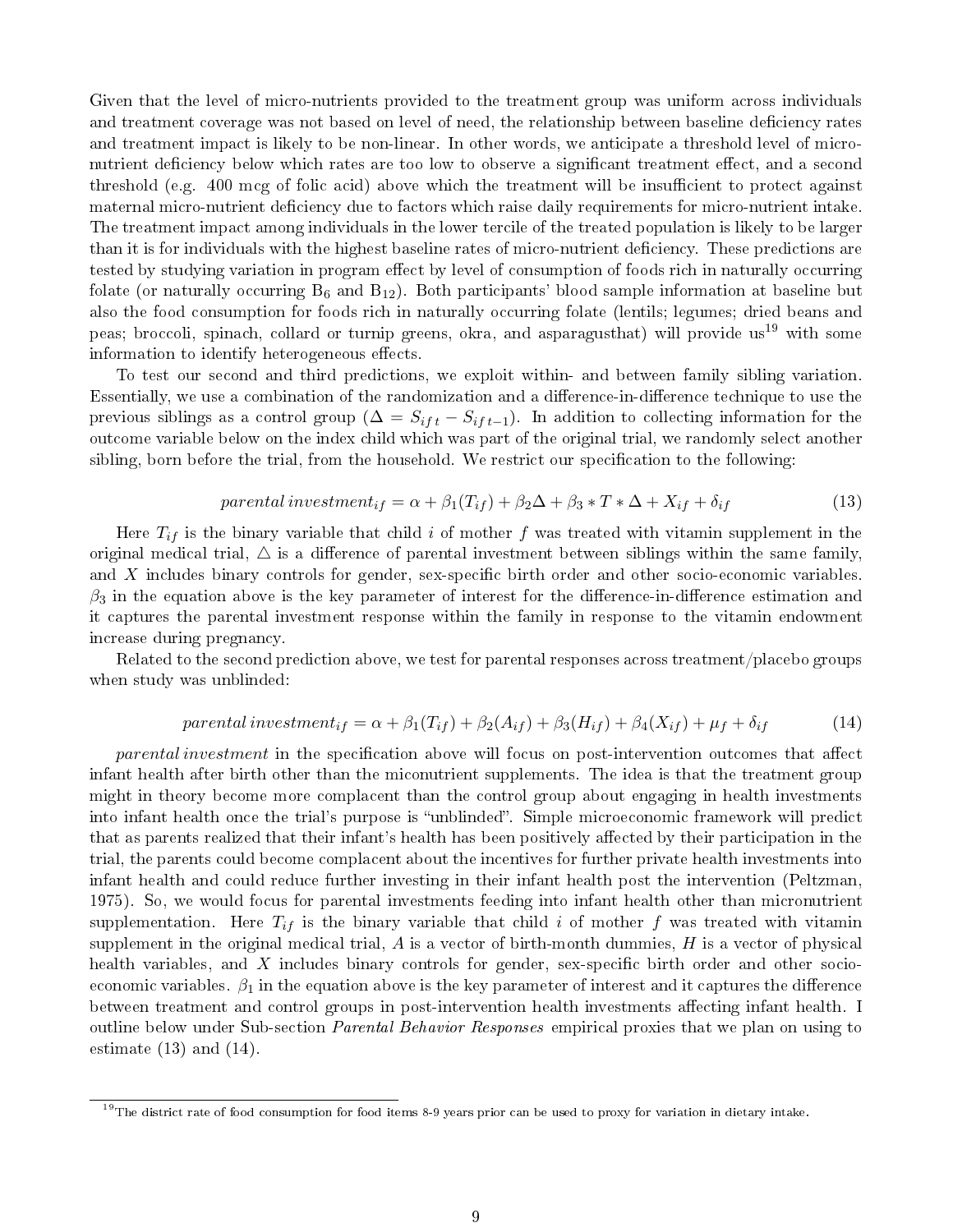#### 6.2 Outcomes

#### 6.2.1 Cognitive Development and Non-Cognitive Skills

Because abilities are multiple in nature, we administer a battery of cognitive tests and non-cognitive tests to children for at least 2 children in both treatment and control households. Broadly, we test memory, access to information tasks, speed of processing, verbal acquisition and impatience. All cognitive tests described below were used in the Makwami study, conducted in Bagamoyo, Tanzania and designed by a team of psychologists at the Harvard Graduate School of Education<sup>20</sup>.

To test memory, we administer a *digit span test*, assessing short-term memory for strings of orally presented digits (in order of presentation and then, in a separate test, in reverse order), a categorical fluency test, assessing the number of animals and food types children can name in two one-minute sessions, and a Corsi block test, a test designed to test spatial memory. To test verbal ability, we administer the Peabody Picture Vocabulary Test (PPVT) with questions equivalent in Swahili<sup>21</sup>. We test psycho-motor skills with a Pegboard task, in which the child has to insert a number of awkwardly shaped pegs into a specially made board.

We also administer tests for various non-cognitive character traits such as determination, dependability, persistence, self-esteem, optimism, and time preference based on Sternberg (1985), Goodman (1999) and Goodman and Scott (1999). For example, to test impatience, we conduct a cookie version of the Marshmallow test based on Shoda et al. (1990). The cookie test is conducted by presenting a cookie to the child. The child is given an option to eat the cookie now or asked to wait for five minutes by not eating the cookie for a final outcome of two cookies. If the child decides not to wait, he or she could eat the first cookie within the first five minutes. In the case the child eating the cookie within the first five minutes, we record the number of seconds it takes the child until he starts eating the cookie.

### 6.2.2 Enrollment and Attendance Status

We focus on an array of current and past year's schooling status of the children in the interviewed households. In particular, we collect information for both the treatment and control subjects for several key variables: (1) enrollment rate status; (2) current and past measures of school attendance. (3) current and past school passing rates, (4) current and part schooling examination results.

### 6.2.3 Parental Behavior Responses

Parents time allocation and money expenditures on their children's skills, health, learning, motivation, development of 'credentials,' are all important forms of parental investment in the human capital of their children (Becker and Tomes 1986, p. S5) and ultimately could influence both cognitive and noncognitive development and schooling outcomes  $22$ . We collect current and recall data on a number of measures: parental perceptions of their children's development throughout various stages in childhood, parental educational expenditures, parental home investment (e.g. hours per week read to own children or played with own children, self-reported warmth, and months breastfed), child vaccinations, parental time for emotional support, post-natal parental behavior and non-cognitive parental assessment based on Goodman (1999) and Goodman and Scott (1999).

 $20$ See Sternberg et al. (2002).

 $^{21}$  All measures were piloted and tested for validity and test-retest reliability, assessed through correlation between scores from repeated test sessions one week apart. Tests were administered in one session lasting around 70 minutes in a quiet area in homes of survey participants. All testing was done in the child's language of preference. Children were fed a sandwich before testing to reduce the effects of hunger on performance (Simeon 1998). 22

Measuring past parental time investment raises telescoping and memory lapse problems, which can lead to severe recall biases (Chen, Mu and Ravallion, 2006).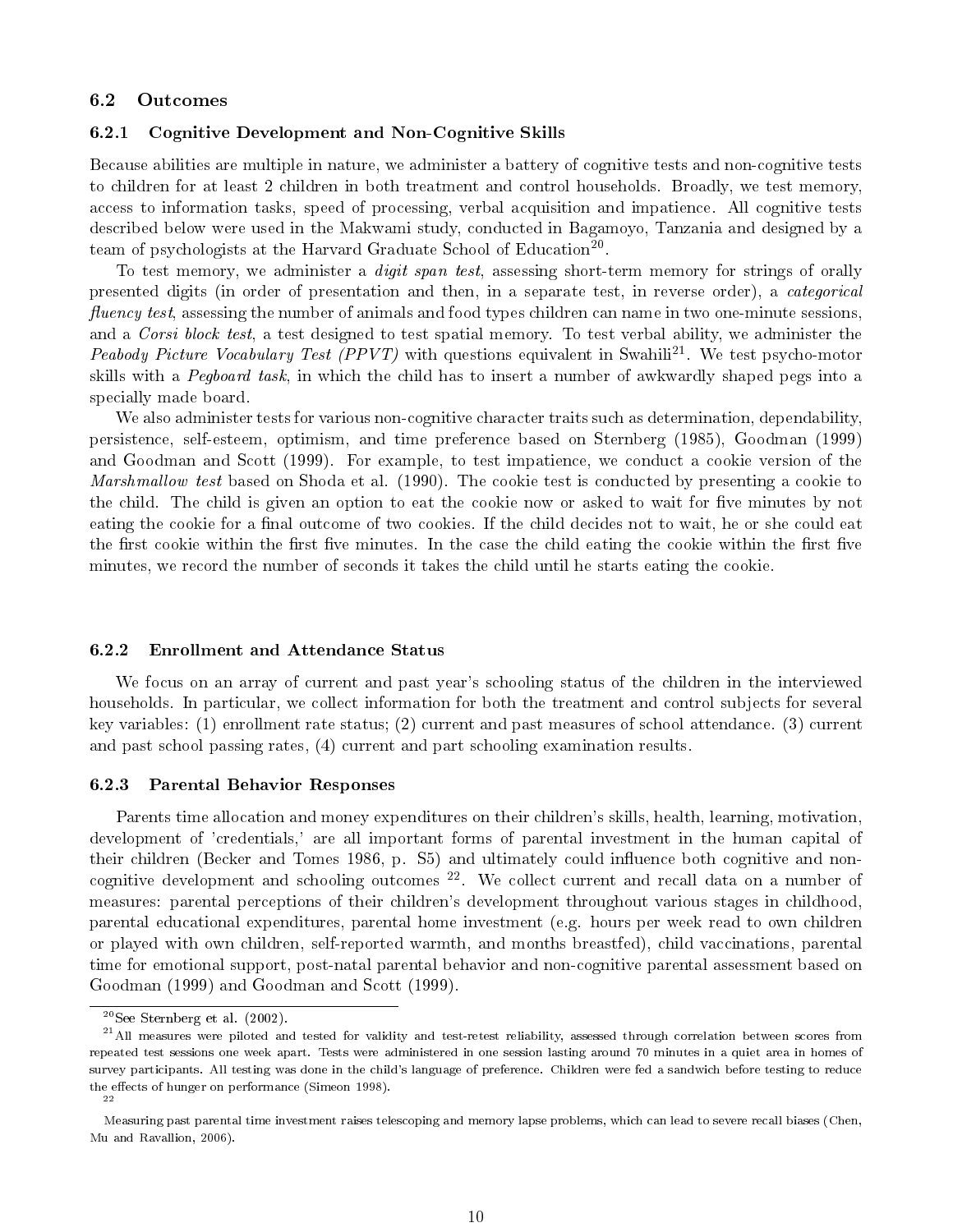#### 6.2.4 Other Outcomes Measures

In the survey instrument used in the field, we collect various other variables:

(1) child's past and current physical health based on clinical records and self-reported data, (2) current household and individual wealth, asset and expenditure information, (3) current and past household demographic, fertility and educational history, (5) current and past household income generating activities, (6) current and past household member clinical and self-reported ilness information, (7) location and migration history,

# 7 Sampling

### 7.1 Power Calculations



In choosing the number of participants to follow up with, we conducted power calculations to ensure that we have a sample size that provides us adequate statistical power that a false null hypothesis will be correctly rejected (Cohen 1988). Using the statistical package *Optimal Design*, we computed this probability under the three different scenarios related to the expected effect size (the three scenarios are based on the magnitude of the effect of iodine treatment program on schooling in Tanzania based on Field *et.al.* (2008)). Based on the power test (power level of  $90\%$ ), the number of subjects we need to track ranged from 400 to 3050 (for the most conservative effect size).

### 7.2 Two-stage Tracking Exercise

Tracking of children whose mothers were part of the original randomized trial will occur in two phases: regular tracking and intensive tracking. Regular tracking was based on the random sub-sample (approximately 3000) of the original study population (8379 births). After 5 months, we found and successfully interviewed approximately 80% of the children and parents comprising our sub-sample. Of the remaining unfound respondents of this sub-sample, we selected a quarter for more intensive tracking. The intent of the intensive tracking was to observe when regular tracking begins to wind down, to choose one quarter of the remaining unfound focus respondents to be sought intensively for another 6 months, and then to multiply the sampling weights of these individuals by four to account for the unfound focus respondents who were not tracked during the final months of field interview enumeration. We could then maintain a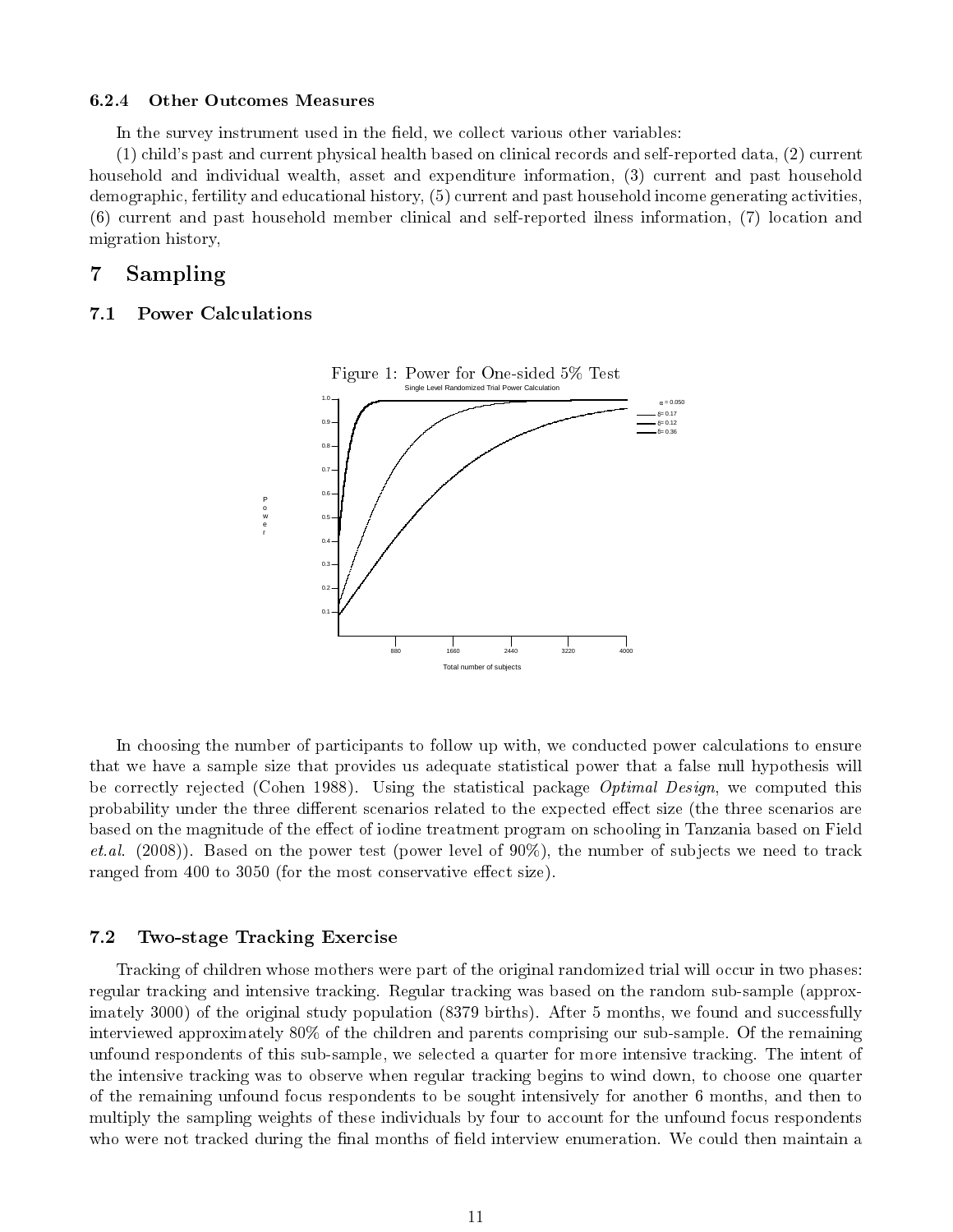representative sample by merely re-weighting individuals<sup>23</sup> of this intensive sub-sample in the final analysis, so that each respondent in the intensive sample represents the other unfound individuals who were not intensively tracked.

# 8 2011 Pilot Phase Results

### 8.1 Sample Attrition

Searching for individuals in rural East Africa is an onerous task, and migration of target respondents is could be problematic in the absence of exact address information. Despite the experimental design of the study, causal inference could fail in the presence of high attrition rates and dierential attrition across treatment groups. If key explanatory variables, and most importantly micronutrient treatment assignment, were strongly related to attrition, then resulting estimates might suffer from bias. In the pilot phase, we are currently following the sampling strategy described above. Those sampled are being tracked "intensively" (in terms of enumerator time and travel expenses) for the remaining months, while those not sampled are no longer actively tracked. We plan to re-weight those chosen for the "intensive" sample by their added importance to maintain the representativeness of the sample. As a result, we report here "effective" tracking rates (ETR), calculated as a fraction of those found, or not found but searched for during intensive tracking, with weights adjusted properly. The effective tracking rate (ETR) is a function of the regular phase tracking rate (RTR) and intensive phase tracking rate (ITR) as follows:

$$
ETR = RTR + (1 - RTR) * ITR \tag{15}
$$

This is closely related to the tracking approach employed in the Moving to Opportunity project (Kling et al. 2007, Orr et al. 2003). Based on our pilot effort so far, the RTR is  $77.3\%$  and the ITR is  $63.4\%$ , which implies an effective tracking rate of 91.69 by the tracking team. Reassuringly, survey tracking rates are nearly identical in the treatment and control groups. We ran a regression of attrition status in the follow-up wave against baseline treatment status and various baseline socio-economic variables and none of the coefficients in this estimation were statistically significant.

### 8.2 Estimating Treatment Externalities

The estimation of treatment effects in this paper is complicated by the possibility of health externalities. Health externalities arise when the benefits of treatment (such as a medicine) are felt beyond the actual recipient of the treatment. In this case, it might be reasonable to assume that within-household externalities are present. We plan to follow the approach of recent papers, such as Duflo and Saez  $(2002)$ , Miguel and Kremer (2002), Katz, Kling, and Liebman (2001), Kremer and Levy (2001), and Sacerdote  $(2001)$  that use individual-level randomization of treatment to estimate peer effects<sup>24</sup>.

### 8.3 Intent to Treat Effects on Mediating Factors

The supplementation treatment may also create differential change in a nexus of several mediating factors that ultimately could influence the outcome of interest. For example, it may be that the mechanism

 $^{23}\rm{The}$  probability weights applied to individuals in this intensive tracking sample will be adjusted in the final data set. Sampling will be performed in STATA 11 and, in general, precede as follows: within each stratum, children will be assigned a uniform (0,1] random variable, children will be sorted by this variable, and the first  $n$  children in that stratum will be assigned to the sample. Creation of the intensive tracking sample will be performed in STATA 11 using the "sample" command.

 $^{24}$ To see how spillovers can lead to biased estimates of treatment effects, consider the simple situation in which a treatment is randomly allocated across a population of individuals and compliance is perfect. Using the potential outcome framework, the intentionto-treat estimate is ITT= $E[Y^T_i] = 1] - E[Y^C_i] = 0$ ]. In order to interpret this difference as the effect of the treatment, the standard unit treatment value assumption (SUTVA) must hold. SUTVA says that the potential outcomes for each individual are independent of his treatment status, as well as the treatment group status of any other individual (Angrist, Imbens, and Rubin 1996). If this is violated,  $E[\hat{Y}_\text{i}^C]=0]$  in the sample is not equal to  $E[Y_\text{i}^C]=0]$  in the population, since the sample contains both treated and untreated individuals. The potential outcome for each individual (and therefore the ITT) now depends on the entire vector of allocations to treatment and comparison groups. If the spillover effects on untreated individuals are generally positive, then the intention-to-treat estimate ITT will generally be smaller than it would have been without spillovers.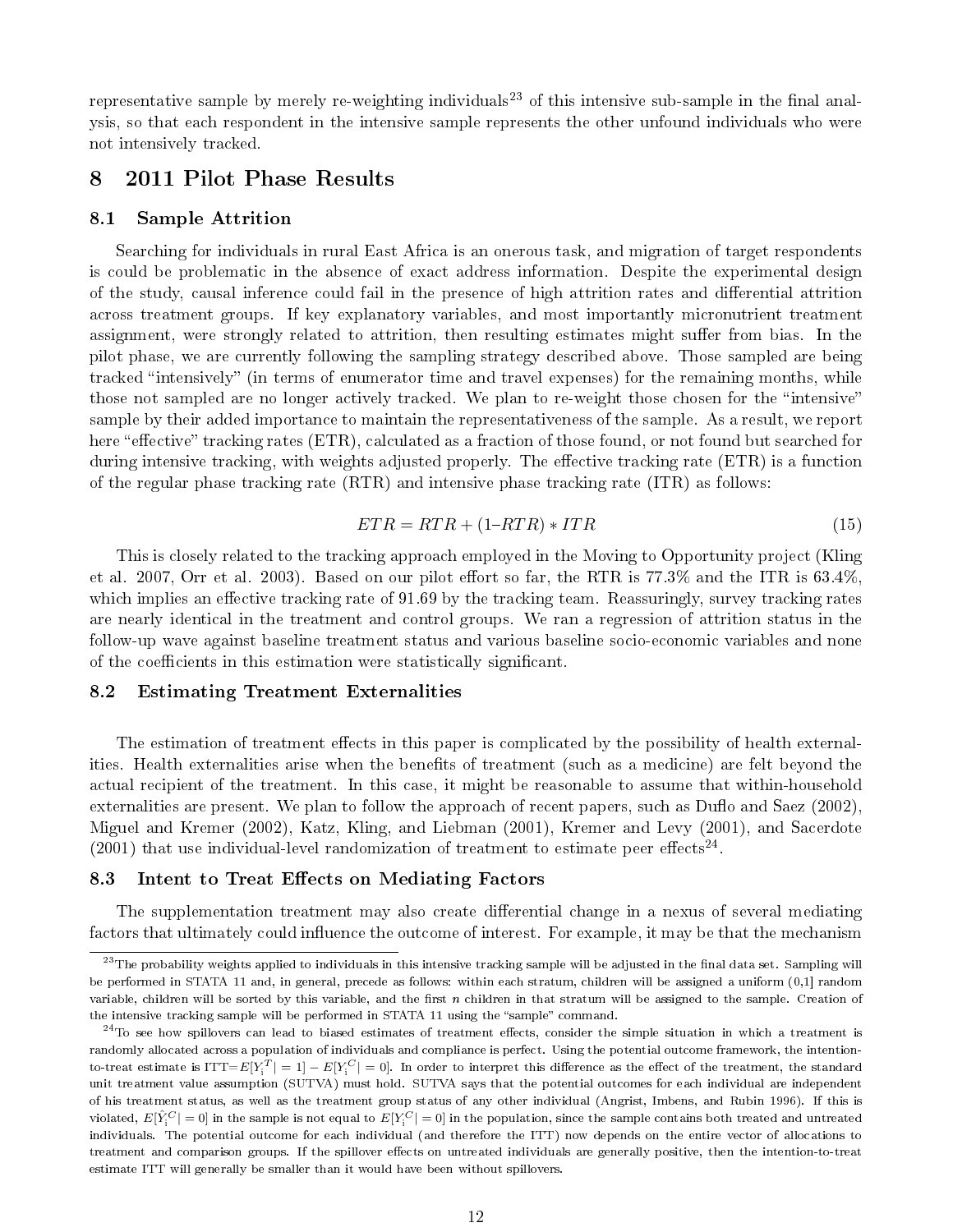through which the treatment affects educational attainment works though a child's physical health in early childhood rather than the child's cognitive development. Therefore, by collecting information on psychosocial health characteristics, we can examine the impact of the treatment on general health status of the children. A more complicated mechanism can even work through parental labor force participation. For example, children with poor health require more parental time, which in turn decreases the amount of time their parents spend in the labor force and decreases their earnings potential; this, in turn, will affect the investment in their children's human capital. Another important factor to account for is parental education (Lin, Liu and Chou 2007). Parental education could serve as a proxy for the parent's ability to respond quickly and efficiently to early childhood health shocks due to poorer child's health. A final issue of concern relates to whether interviewer surveys are blinded to the randomization status. To address this, we plan to provide no ex ante knowledge of the original treatment status of each household they interview<sup>25</sup>. To the extent that such differences differ across the treatment and control groups but become more pronounced only in response to treatment, we would need to account for them.

Another interesting issue is parental attitudes towards differences in gender. Becker (1981) suggested that parents may discriminate against daughters if the returns from investing in sons are higher. This suggests having a control for child gender.

### 9 Research Contribution and Policy Implications

In utero exposure to four specific micro-nutrients can biologically, irreversibly, and permanently affect subsequent cognitive development, educational attainment and ultimately economic outcomes. Our story is quite simple: the proposed study aims to contribute to the economics literature by calibrating the importance of in utero micro-nutrient deficiency for human capital formation, and improves on previous research in several key dimensions. First, the study will be based on a randomized trial, a technique entirely removing any selection bias. Second, in contrast to previous studies - because the initial randomization was at the individual level and because of a much larger sample size (8469 children) - our ability to detect effects is significantly greater<sup>26</sup>. Third, we improve on previous studies' rather narrow focus on academic and cognitive tests not only by administering a wider set of cognitive tests but also by using the Primary School Leaving Examination (PSLE) pass rates by gender, available from the Tanzania Ministry of Education<sup>27</sup>. A fourth area of scientific contribution will cast light on recent field evidence that female fetuses are more sensitive than male ones to in utero folic acid exposure<sup>28</sup>. Due to the individual randomization and the follow-up information, we will be able to rule out<sup>29</sup> the possibility that gender differences are driven by sex-specific household responses to improvements in cognition rather than disproportionate increases in female cognitive capacity. Finally, we pin down a specific mechanism through which health can affect income via education by even more narrowly disentangling the individual importance of physical health, cognitive development and increases in longevity.

The proposed research, combined with previous positive findings on the long-term health effects of the prenatal period (Almond 2006), will help explain the gradient between adult health and economic outcomes. That fetal health may be at the fulcrum of this relationship also suffers no shortage of policy implications. First, the large gap in the research literature on in utero health may be causing us to miscalculate the benefits of nutrition programs precisely because they do not account for the cognitive development channel, which we focus on in this proposal. Even holding schooling attainment constant, small differences in average IQ at the group level could have large effects on social and economic outcomes.

<sup>&</sup>lt;sup>25</sup>Unfortunately, we have no way of controlling if household members casually mention their treatment status to interviewers in the course of the survey instrument. We will, however, emphasize in the enumerator training sessions we intend to organize for the interviewers/surveyors to strictly adhere to question protocol and not ask any other questions outside of the survey instrument.

 $^{26}$  For instance, in the well-known INCAP study, Martorell et al. (1995) provided different nutritional supplements to Guatemalan children and later find significant impacts on their cognitive skills during adolescence. However, that study randomly assigned children to the treatment and comparison groups at the village level, and thus has an effective sample size of only four villages.

 $^{27}$ The current study will use data from the Tanzania Standard 1-4 Examinations.

 $^{28}$ See Berry et al. (1999).

 $^{29}$ Field, Robles and Torero (2008) can not distinguish between the biologic mechanism and sex-specific household responses due to natural experiment design at the district level.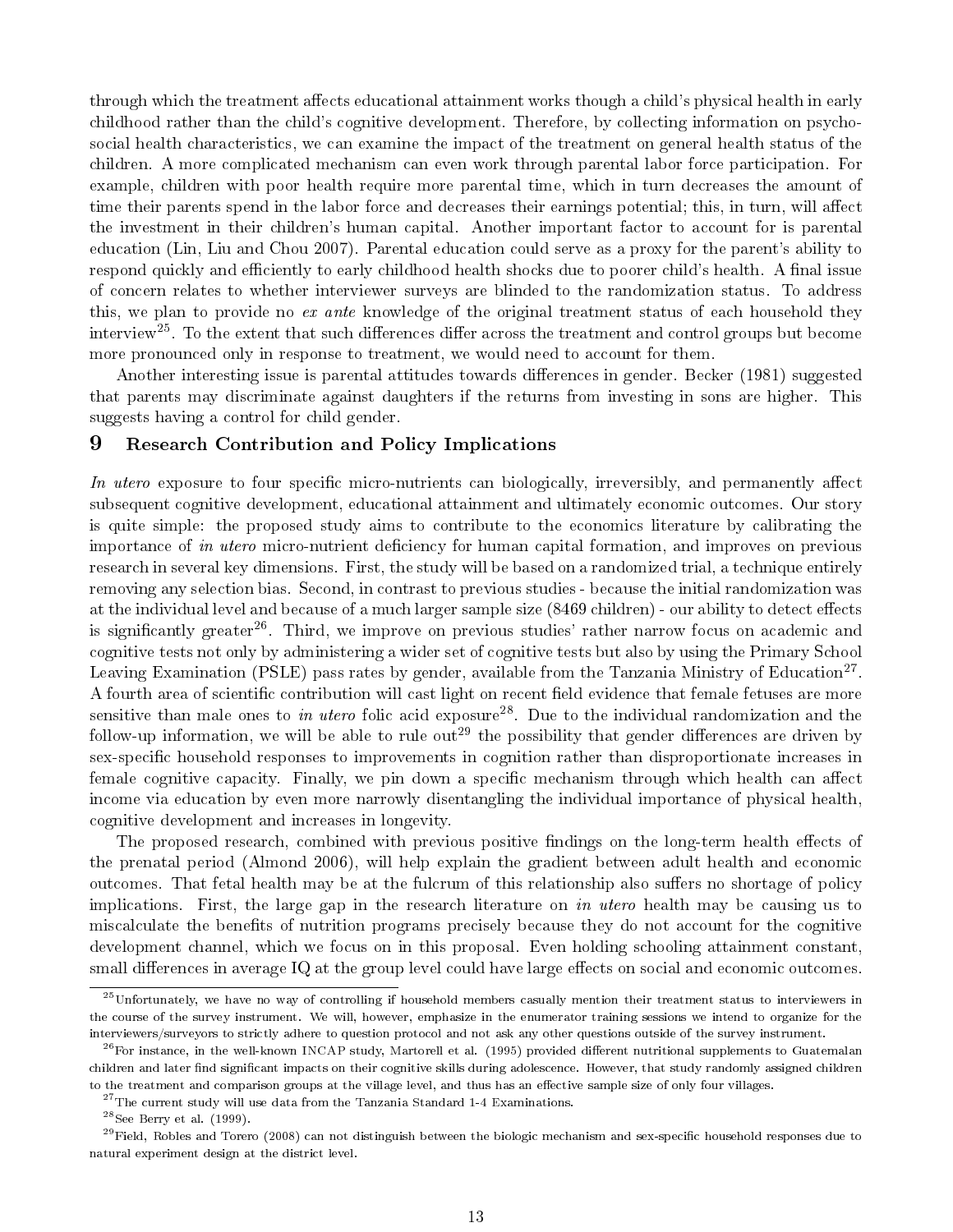Second, our results will provide answer to the practical challenge of identifying the effects of a particular improvement to fetal health and whether public policies that achieve these improvements are cost-effective. Finally, results from this study could help policy makers accurately prioritize nutrition interventions and more clearly understand how to improve education in developing countries. The existence of linkages between fetal health and economic outcomes imply that resources are not being allocated optimally across the life cycle: individual investments and public policies that benefit maternal and fetal health have been under-funded if fetal origins effects have not been accounted for in expenditure decisions, as they presumably have not. Therefore, social welfare can be substantially improved.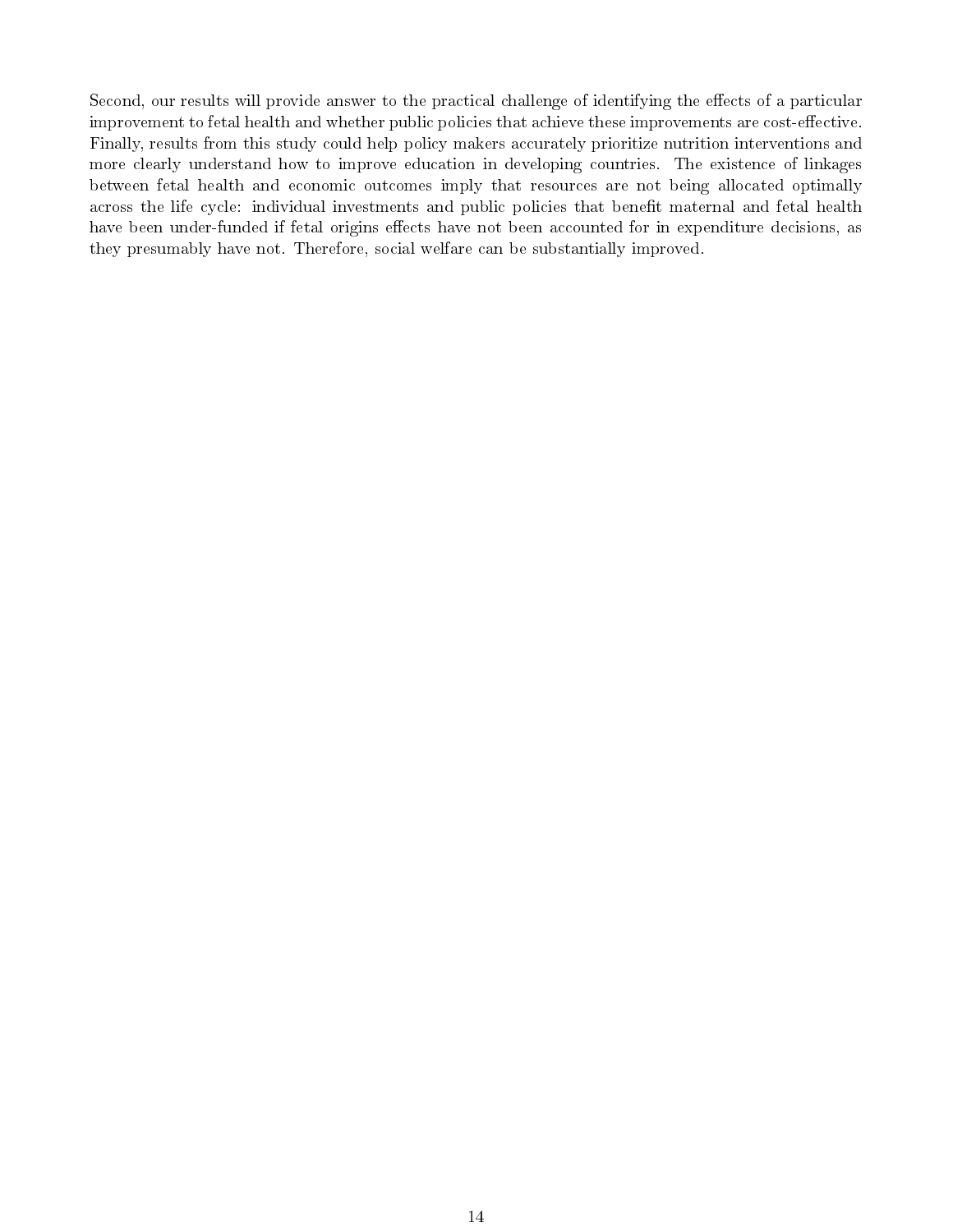## References

- [1] Adams P., M.D. Hurd, D.L. McFadden, A. Merrill and T. Ribeiro, 2003., Healthy, wealthy, and wise? Tests for direct causal paths between health and socioeconomic status, Journal of Econometrics 112:  $3 - 56$ .
- [2] Aizer, Anna and Flavio Cunha. 2010. "Child Endowments, Parental Investments and the Development of Human capital: Evidence from Siblings. working paper URL: http://www.bu.edu/econ/files/2011/03/endowments-investments-development-human-capital.pdf
- [3] Allen, L. H., Penland, J. G., Boy, E., DeBaessa, Y. & Rogers, L. M. 1999. Cognitive and neuromotor performance of Guatemalan schoolers with deficient, marginal and normal plasma B-12. FASEB J. 13: A544.
- [4] Almond, Douglas 2006. "Is the 1918 Influenza Pandemic Over? Long-Term Effects of In Utero Influenza Exposure in the Post-1940 U.S. Population," Journal of Political Economy, v. 114, pp. 672–712.
- [5] Alpert, J. E. & Fava, M. (1997) Nutrition and depression: the role of folate. Nutr. Rev. 55:145-149.
- [6] Angrist, J., G.W. Imbens, and D. Rubin. 1996. "Identification of Causal Effects Using Instrumental Variables," Journal of the American Statistical Association, 91434., 444-472.
- [7] Auster, R., Leveson, I. and Sarachek, D. 1969. The production of health: an exploratory study. Journal of Human Resources  $4, 411-436$ .
- [8] Baird, Sarah, Joan Hamory and Edward Miguel 2007. "Lessons from the Field: Attrition, Migration and Data Quality in the Kenya Life Panel Survey." Working Paper.
- [9] Baker, S. J., Nutritional Anemias. Part 2: Tropical Asia., Clinical Haemat., 10, 843, 1981.
- [10] Barro, R. 1997., Determinants of Economic Growth: a Cross-Country Study, MIT Press, Cambridge, U.S.A.
- [11] Barro, R. & Lee, J.-W. 1993., `International Comparisons of Educational Attainment', Journal of Monetary Economics 32, 363-394.
- [12] Basta SS, Soekirman Karyadi D, Scrimsha NS. 1979. Iron deciency anemia and the productivity of adult males in Indonesia. American Journal of Clinical Nutrition 32: 916-25.
- [13] Baydar, N. and J. Brooks-Gunn. 1991. "Effects of Maternal Employment and Child-Care Arrangements on Preschoolers' Cognitive and Behavioral Outcomes: Evidence from the Children of the National Longitudinal Survey." Development Psychology 27(6): 932-45.
- [14] Beaton GH, Martorell R, L'Abbe KA, Edmonston B, McCabe G, Ross AC and Harvey B. 1992. Effectiveness of Vitamin A Supplementation in the Control of Young Child Morbidity and Mortality in Developing Countries. SCN State-of-the-Art Nutrition Policy Discussion Paper No. 13.
- [15] Becker, Gary S., 1964. Human Capital. New York: Columbia University Press.
- [16] Becker, Gary S. 1974. "A Theory of Social Interactions." Journal of Political Economy 87: 1063-93.
- [17] Becker, Gary S., A Treatise on the Family (Cambridge: Harvard University Press, 1981).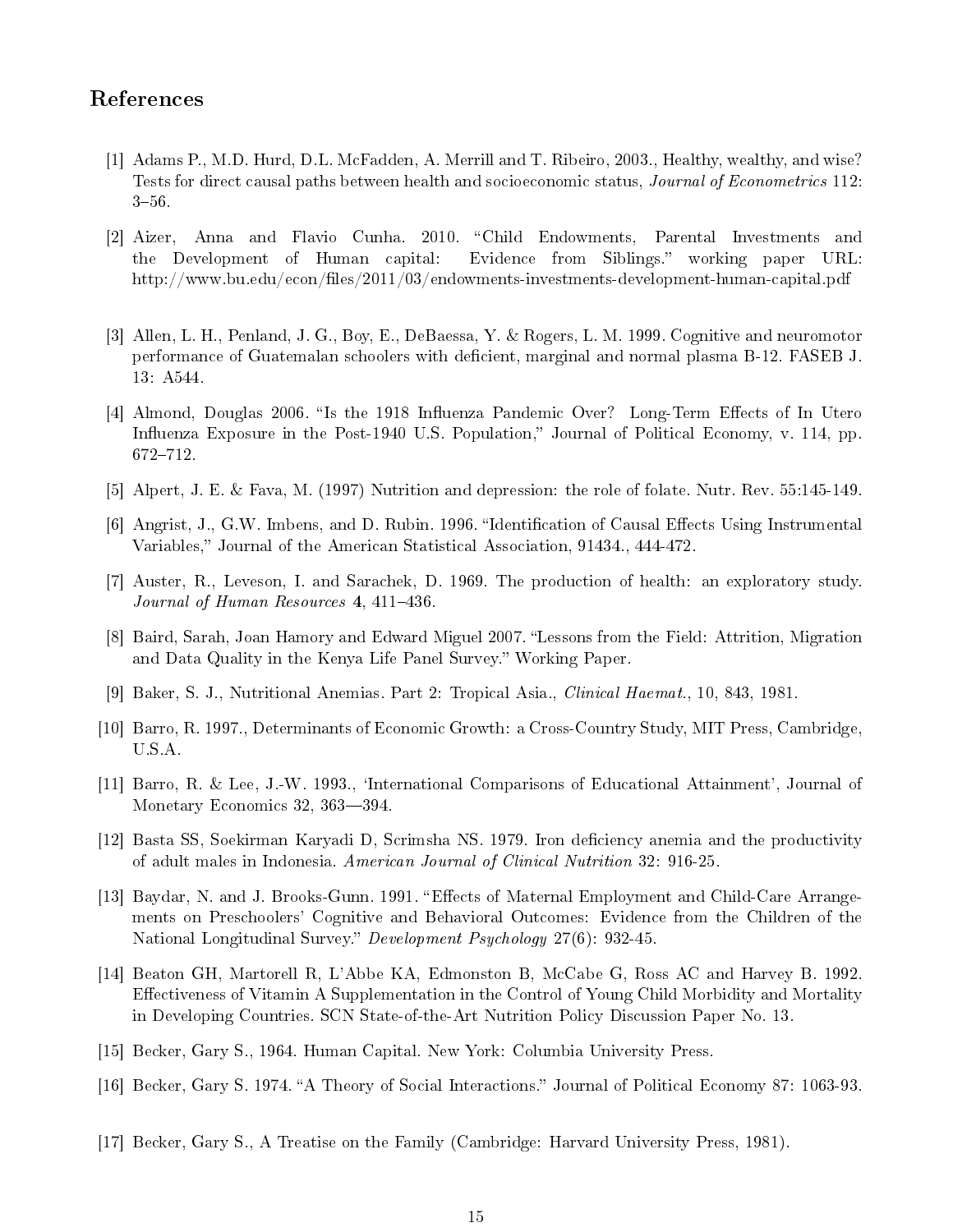- [18] Becker, Garty S. and Tomes, Nigel. "Human Capital and the Rise and Fall of Families," J. Lab. Econ., July 1986, 4(3, Part 2), pp. S1-39.
- [19] Behrman, Jere R. 1997. Intrahousehold Distribution and the Family in Rosenzweig, Mark R. and Oded Stark (Eds.) Handbook of Population and Family Economics. Amsterdam: Elsevier.
- [20] Behrman, Jere R., Robert A. Pollak, and Paul Taubman, 1982, "Parental Preferences and the Provision of Progeny," Journal of Political Economy 90, No. 1, 52-73.
- [21] Behrman, J. and Wolfe, B. 1989. Does more schooling make women better nourished and healthier?: adult sibling random and fixed effects estimates for Nicaragua. Journal of Human Resources 24. 644663.
- [22] Behrman, Jere R., Robert A. Pollak. and Paul Taubman, 1995, "The Wealth Model: Efficiency and Distribution in the Family," in Jere R. Behramn, Robert A. Pollak. and Paul Taubman, eds., From Parent to Child, pp.113-38. Chicago: University of Chicago Press.
- [23] Behrman JR, Hoddinott J, Maluccio J, Martorell R, Quisumbing A, Stein A. 2003. The Impact of Experimental Nutritional Intervention in Childhood on Education Among Guatemalan Adults. International Food Policy Research Institute: Brief Discussion Paper 207.
- [24] Bendich, A. Antioxidant vitamins and immune responses. In: Nutrition and Immunology R. Liss, New York 1988.
- $[25]$  Bendich, A. and M. Cohen, B vitamins: effects on specific and non-specific immune responses. In: R.R. Chandra Editor, Nutrition and Immunology Liss, New York 1988.
- [26] Berger, M. and Leigh, J. P. 1989. Schooling, self-selection, and health. Journal of Political Economy 24, 433-455.
- [27] Berkman DS, Lescano AG, Gilman RH, Lopez S, Black MM, 2002. Effects of stunting, diarrhoeal disease, and parasitic infection during infancy on cognition in late childhood: A follow-up study. Lancet 359: 564-571.
- [28] Berry RJ, Li Z, Erickson JD, Li S, Moore CA, Wang H, Mulinare J, Zhao P, Wong LY, Gindler J, Hong SX, Correa A. Prevention of neural-tube defects with folic acid in China. China-U.S. Collaborative Project for Neural Tube Defect Prevention. N Engl J Med. 1999;341:1485–1490.
- [29] Bils, Mark and Peter Klenow, Does Schooling Cause Growth?, American Economic Review, December 2000, 90, 11601183.
- [30] Blau, F. D., and A. J. Grossberg. 1992. "Maternal Labor Supply and Children's Cognitive Development." Review of Economics and Statistics 74(3): 474-81.
- [31] Bottiglieri, T., Crellin, R. F. & Reynolds, E. H. (1995) Folate and neuropsychiatry. Bailey, L. B. eds. Folate in Health and Disease 1995:435-462 Marcel Dekker New York, NY.
- [32] Botto LD, Moore CA, Khoury MJ, Erickson JD. Neural-tube defects. N Engl J Med 1999;341:1509- 1519.
- [33] Bryan J, Calvaresi E, Hughes D. Short-term folate, vitamin B-12 or vitamin B-6 supplementation slightly affects memory performance but not mood in women of various ages. J Nutr. 2002;132:1345-1356
- [34] Bureau of Statistics. Tanzania Demographic Health Survey 1996: Dar Es Salaam. Calvaton, MD: Bureau of Statistics, 1996.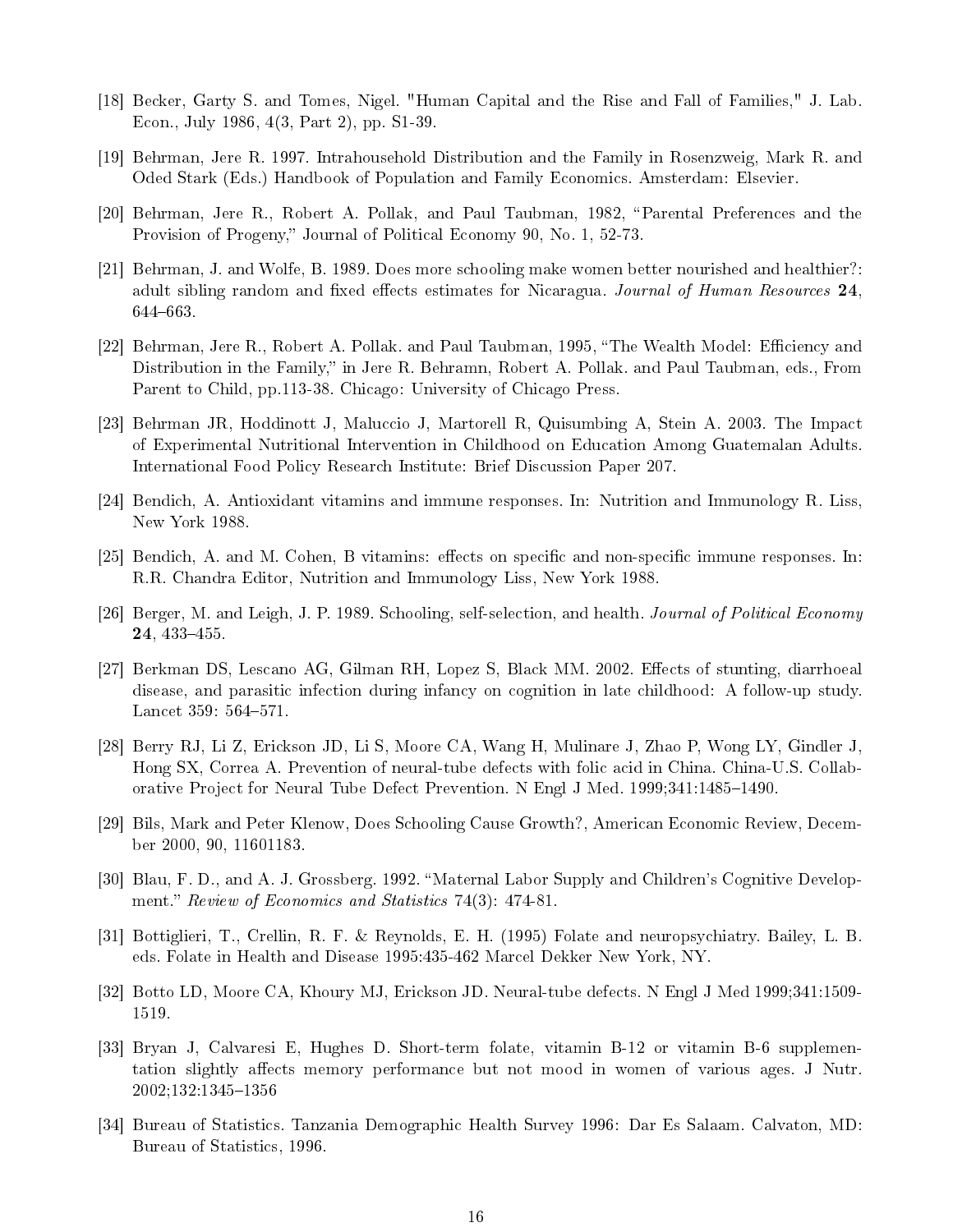- [35] Cao XY, Jiang XM, Dou ZH (1994). Timing of vulnerability of the brain to iodine deficiency in endemic cretinism. New England Journal of Medicine 331: 1739-44.
- [36] Carneiro, Pedro, Flavio Cunha, and James J. Heckman. 2003. "Interpreting the Evidence of Family Influence on Child Development." In The Economics of Early Childhood Development: Lessons for Economic Policy. Minneapolis, Minnesota: The Federal Reserve Bank. Presented at "The Economics" of Early Childhood Development: Lessons for Economic Policy Conference," Minneapolis Federal Reserve Bank, Minneapolis, MN. October 17, 2003.
- [37] Cattell RB. 1943. The measurement of adult intelligence. Psychol Bull 3: 618–648.
- [38] Chang SM, Walker SP, Grantham-McGregor S, Powell CA. 2002. Early childhood stunting and later behaviour and school achievement. J Child Psychol Psychiatry 43: 775–783.
- [39] Chandra, R.K and D. Vyas, Vitamin A, immunocompetence, and infection. Food Nutr Bull 11 1989., pp. 12-19.
- [40] Chen, S., Mu, R. and Ravallion, M., Are there Lasting Impacts of a Poor-Area Development Program?, Mimeo, Development Research Group, World Bank, October 2006.
- [41] Christensen B, Yang H, Gravel RA, Rozen R. A common variant in methionine synthase reductase combined with low cobalamin (vitamin B12) increases risk for spina bida. Mol Genet Metab 1999a;67:317-23.
- [42] Christensen B, Arbour L, Tran P, et al. Genetic polymorphisms in methylenetetrahydrofolate reductase and methionine synthase, folate levels in red blood cells, and risk of neural tube defects. Am J Med Genet 1999b; 84:151-7.
- [43] Cohen, Jacob. 1988. Statistical Power Analysis for the Behavioral Sciences. Hillsdale, N.J.:Lawrence Erlbaum Associates.
- [44] Corman, H., T. J. Joyce and M. Grossman. 1987. "Birth Outcome Production Functions in the U.S." Journal of Human Resources, 223.: 339-360.
- [45] Czeizel AE, Dudás I. Prevention of the first occurrence of neural-tube defects by periconceptional vitamin supplementation. N Engl J Med 1992; 327:1832-5.
- [46] Dasgupta, Partha. 1993. Altruism and the Allocation of Resources. Social Service Review 67.3:374- 87.
- [47] Datar, Ashlesha, M. Rebecca Kilburn and David S. Loughran. 2006. Health Endowments and Parental Investments in Infancy and Early Childhood. Labor and Population Working Paper WR-367. Santa Monica: RAND Corporation.
- [48] DeMaeyer, E. and Adiels-Tegman, M., The prevalence of anaemia in the world, World Health Stat. Q., 38-302, 1985
- [49] Duflo, E, and Emmanuel Saez 2002.: "The Role of Information and Social Interactions in Retirement Plan Decisions: Evidence from a Randomized Experiment," unpublished working paper, MIT and University of California, Berkeley.
- [50] Edwards, L. and Grossman, M. 1979. The Relationship Between Children's Health and Intellectual Development. In *Health: What Is It Worth*? Edited by Mushkin, S. and Dunlop, D.., New York: Pergamon Press.
- [51] FAO. 1995. FAOSTAT database.
- [52] FAO. 1996a. The Sixth World Food Survey. Rome.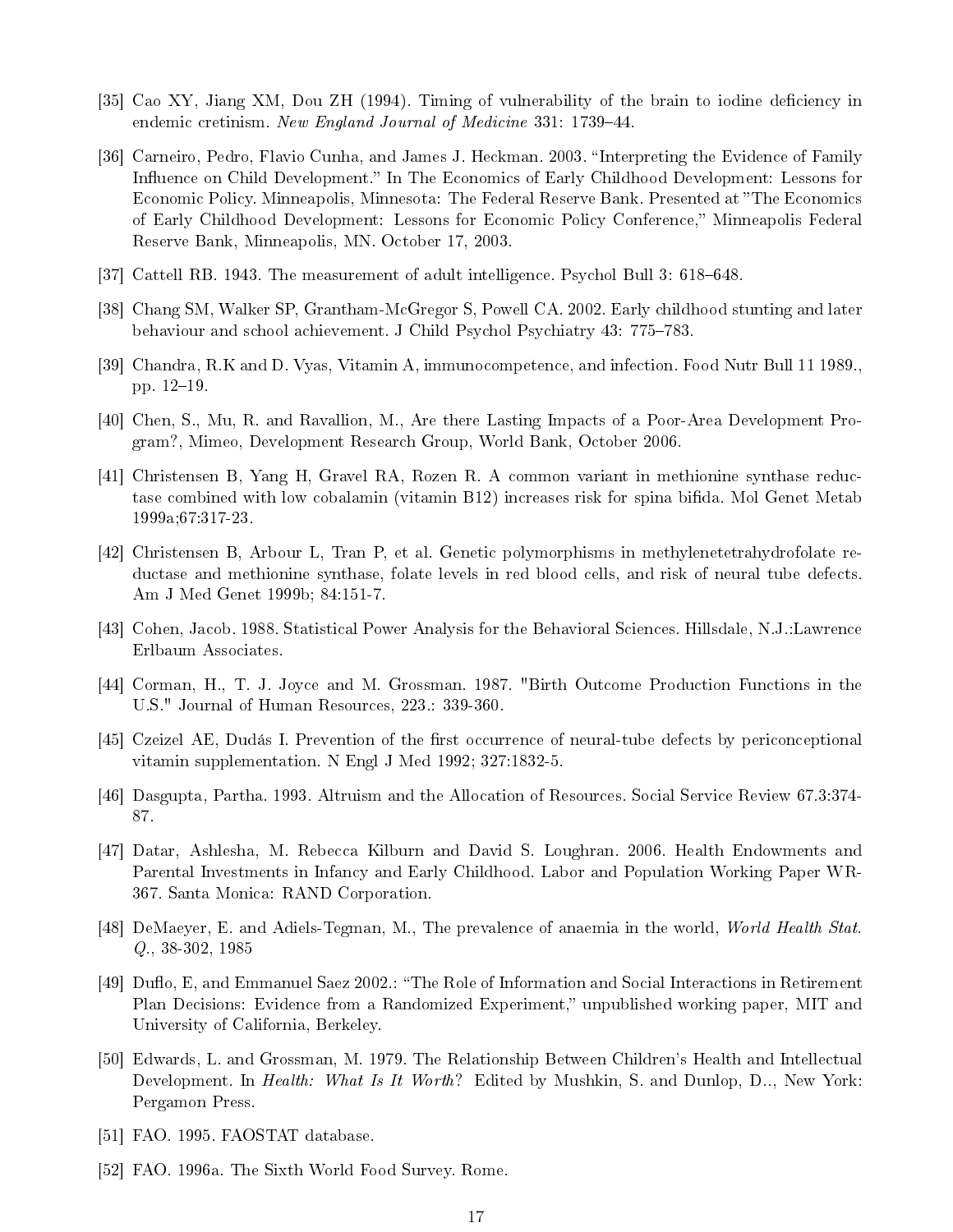- [53] FAO. 1996b. Food, agriculture and food security: developments since the World Food Conference and prospects. World Food Summit technical background document 1. World Food Summit technical background documents, Vol. 1. Rome.
- [54] Farrell, P. and Fuchs, V. 1982. Schooling and Health: The Cigarette Connection. Journal of Health  $Economics\ 1, 217-230.$
- [55] Fawzi WW et al. Randomised trial of effects of vitamin supplements on pregnancy outcomes and T-cell counts in HIV-1 infected women in Tanzania. Lancet 351: 1477-1482, 1998.
- [56] Fawzi WW et al. Rationale and design of the Tanzania Vitamin and HIV Infection Trial. Controlled Clinical Trials, 1999, 20:75-90.
- [57] Fawzi WW, Msamanga GI, Hunter D, et al. Randomized trial of vitamin supplements in relation to transmission of HIV-1 through breastfeeding and early child mortality. AIDS 2002;16:1935-44.
- [58] Fawzi, WW et al. Vitamins and Perinatal Outcomes among HIV-Negative Women in Tanzania. NEJM. 35614.: 1423-1431, 2007.
- [59] Fernald, L., P. Gertler, and L. Neufeld. 2008. Role of Cash in Conditional Cash Transfer Programmes for Child Health, Growth, and Development: An Analysis of Mexico's Oportunidades. The Lancet 371: 828-837.
- [60] Field, Erica, Omar Robles, and Maximo Torero. 2009. "Iodine Deficiency and Schooling Attainment in Tanzania," American Economic Journal: Applied Economics. Vol. 1, no. 4: pp. 140-169.
- [61] Fioravanti M, Ferrario E, MassaiaM, et al. Low folate levels in the cognitive decline of elderly patients and the efficacy of folate as a treatment for improving memory deficits. Arch Gerontol Geriatr. 1997;26:1-13.
- [62] Fleming, A. F., Tropical obstetrics and gynaecology. I: Anaemia in pregnancy in Tropical Africa, Trans. Royal. Soc. Trop. Med. Hyg., 83, 441, 1989.
- [63] Fuchs, V. 1982. Time Preference and Health: An Exploratory Study, In Economic Aspects of Health, ed. Fuchs, V. New York, Columbia University Press.
- [64] Glasizou PP, Mackerras DEM. 1993. Vitamin A supplementation in infectious diseases: a metaanalysis. British Medical. Journal 306: 366-70.
- [65] Goldman, N. 2001. "Social ineqalities in health: Disentangling the underlying mechanisms," in Weinstein, M., A. Hermalin and M. Stoto, eds.., Population, Health and Aging: strengthening the dialogue between demography and epidemiology, New York: Annals of the New York Academy of Sciences.
- [66] Goodman R (1999), The extended version of the Strengths and Difficulties Questionnaire as a guide to child psychiatric caseness and consequent burden. J Child Psychol Psychiatry 40:791-799.
- [67] Goodman R, Scott S (1999), Comparing the Strengths and Difficulties Questionnaire and the Child Behavior Checklist: is small beautiful? J Abnorm Child Psychol 27:17-24.
- [68] Grantham-McGregor S, Powell C, Walker S, Chang S, Fletcher P. 1994. The long-term follow-up of severely malnourished children who participated in an intervention program. Child Dev 65: 428-439.
- [69] Grantham-McGregor, S. & Ani, C. 1997. The role of micronutrients in psychomotor and cognitive development. Br. Med. Bull. 55: 511-527.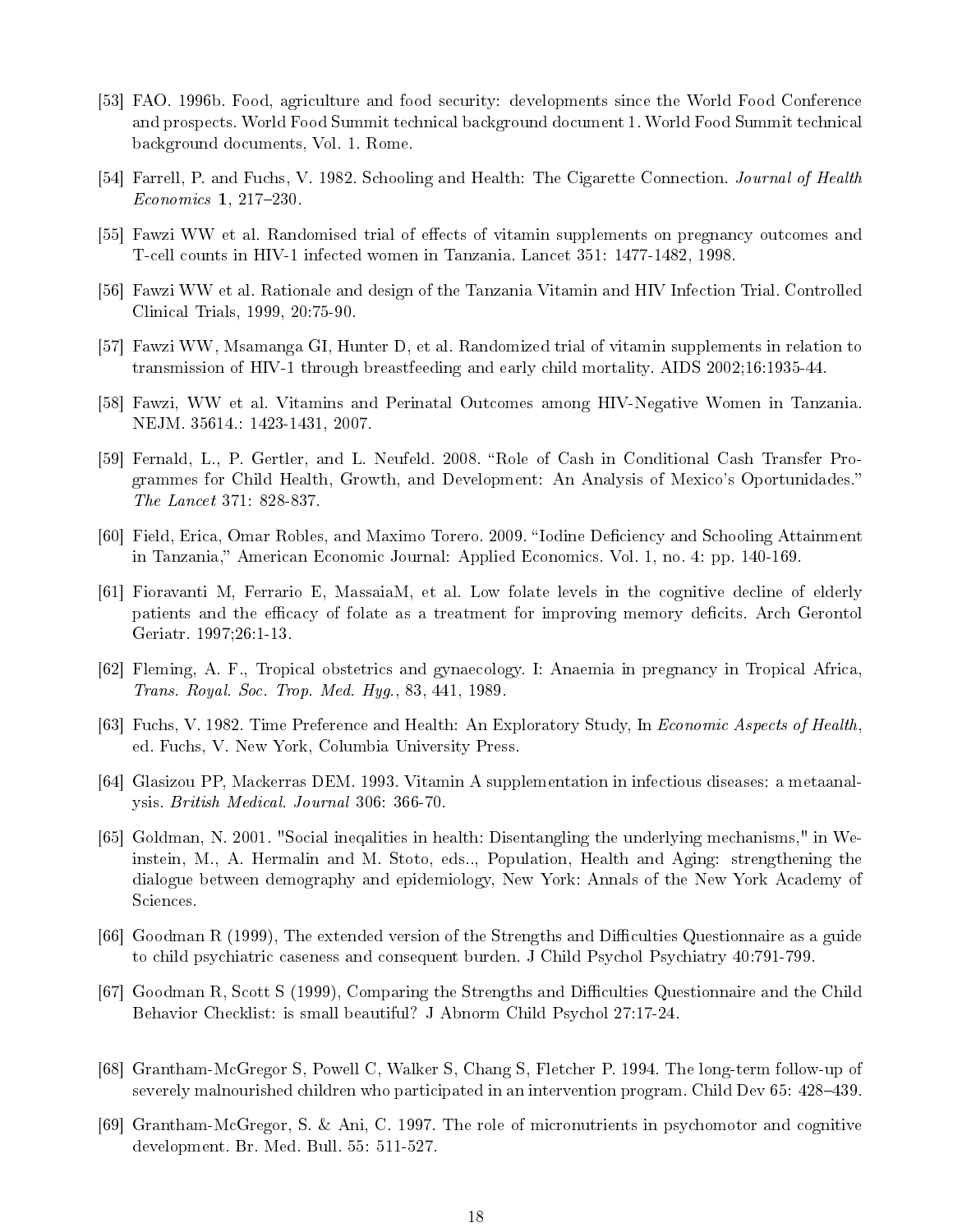- [70] Grossman, M. 1976. The Correlation Between Health and Schooling. In Household Production and Consumption, ed. Terleckyj, N. E. New York, Columbia University Press.
- [71] Grossman, M. and Joyce, T. J. 1987. Socioeconomic Status and Health: A Personal Research Perspective. Paper presented at the Kaiser Foundation Conference on Socioeconomic Status and Health, March 26-27.
- [72] Guilarte, T R. Vitamin B6 and cognitive development: recent research ndings from human and animal studies. Nutr-Rev. 1993 Jul; 517.: 193-8.
- [73] Hankey, G. J. & Eikelboom, J. W. (1999) Homocysteine and vascular disease. Lancet 354:407-413.
- [74] Hetzel BS, Mano M (1989). A review of experimental studies of iodine deciency during fetal development, Journal of Nutrition 119: 145-151.
- [75] Hillman RS, Ault KA. Hematology in clinical practice A guide to diagnosis and management. New York: McGraw-Hill Inc; 1994.
- [76] Hirano, K., G.W. Imbens and G. Ridder (2000), "Efficient Estimation of Average Treatment Effects using the Estimated Propensity Score", mimeo.
- [77] Humphrey JH, Iliff PJ, Marinda ET, et al. Effects of a single large dose of vitamin A, given during the postpartum period to HIV-positive women and their infants, on child HIV infection, HIV-free survival, and mortality. J Infect Dis 2006;193:860-71.
- [78] Hadidjaja P., E. Bonang, M. A. Suyardi, S. A. Abidin, I. S. Ismid, and S. S. Margono. 1998. The effect of intervention methods on nutritional status and cognitive function of primary school children infected with Ascaris lumbricoides. American Journal of Tropical Medicine  $\mathcal B$  Hygiene 595. 791-5.
- [79] Jukes MCH, Nokes CA, Alcock KJ, Lambo J, Kihamia C, et al. 2002. Heavy schistosomiasis associated with poor short-term memory and slower reaction times in Tanzanian school children. Trop Med Int Health 7:  $104-117$ .
- [80] Kalemli-Ozcan, S., Ryder, H., Weil, D. N., 2000. Mortality Decline, Human Capital Investment and Economic Growth. Journal of Development Economics 62, 1-23.
- [81] Kalemli-Ozcan, Sebnem. 2002. "Does the Mortality Decline Promote Economic Growth?" Journal of Economic Growth 7 4: 411-39.
- [82] Katz, L., J. Kling, and J. Liebman 2001.: Moving to Opportunity in Boston: Early Results of a Randomized Mobility Experiment," Quarterly Journal of Economics, 116, 607–654.
- [83] Kavishe, F.P. 1987. The food and nutrition situation in Tanzania. TFNC Report No. 1215. Dar-es-Salaam, United Republic of Tanzania, Tanzania Food and Nutrition Centre TFNC.
- [84] Kavishe, F.P. 1991. The control of micronutrient malnutrition: the experience of Tanzania. In Ending hidden hunger, p. 89-115. Proceedings of a Policy Conference on Micronutrient Malnutrition, Montreal, Quebec, Canada, 10-12 October 1991. Atlanta, Georgia, USA, Task Force on Child Survival and Development.
- [85] Kenkel, D. S. 1991. Health Behavior, Health Knowledge, and Schooling. Journal of Political Economy 99, 287-305.
- [86] Kenkel, D. S. 1995. Should You Eat Breakfast? Estimates from Health Production Functions. Health  $Economics\ 4, 15-29.$
- [87] Kihara M, Carter JA, Newton C. 2006. The effect of Plasmodium falciparum on cognition: A systematic review. Trop Med Int Health 11: 386-397.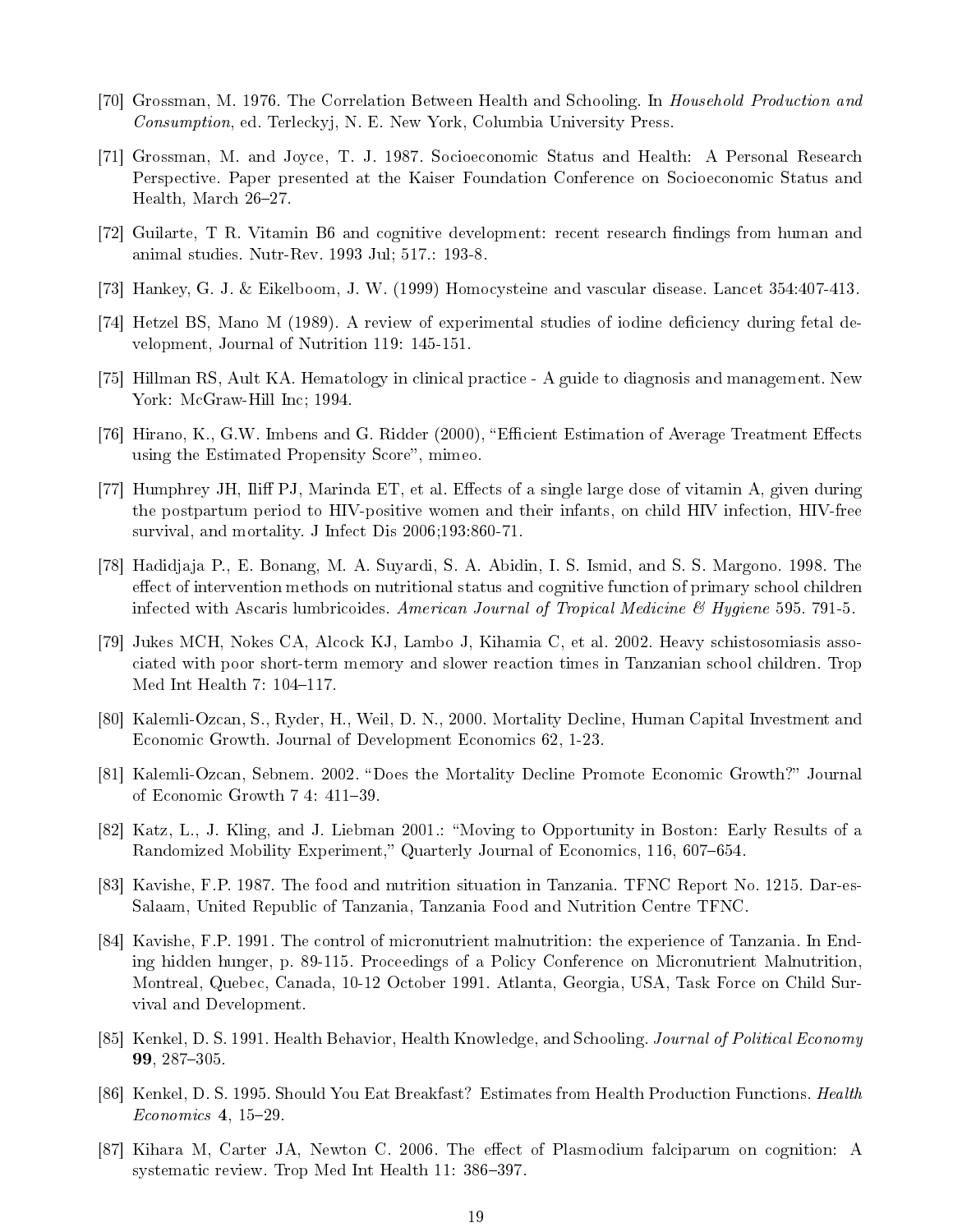- [88] Kremer, Michael, and Dan Levy 2001.: "Peer Effects from Alcohol Use Among College Students," unpublished manuscript, Harvard University.
- [89] Kvalsvig J. D., R. M. Cooppan, and K. J. Connolly. 1991. The effects of parasite infections on cognitive processes in children. Annals of Tropical Medicine & Parasitology 855. 551-68.
- [90] Levav M., A. F. Mirsky, P. M. Schantz, S. Castro, and M. E. Cruz. 1995. Parasitic infection in malnourished school children: effects on behaviour and EEG. Parasitology 110Pt 1. 103-11.
- [91] Laurence KM, James N, Miller MH, Tennant GB, Campbell H. Double- blind randomised controlled trial of folate treatment before conception to prevent recurrence of neural-tube defects. BMJ 1981;282:1509-11.
- [92] Leibenstein, Harvey. 1957. Economic backwardness and economic growth: Studies in the theory of economic development, New York: Wiley & Sons.
- [93] Lin, Ming-Jen, Liu, Jin-Tan and Chou, Shin-Yi,As Low Birth Weight Babies Grow, Can 'Good' Parents Buffer this Adverse Factor? A Research Note (January 2007). NBER Working Paper No. W12857. Available at SSRN: http://ssrn.com/abstract=959132
- [94] Louwman, M.W.J., van Dusseldorp, M., et al. 2000. Signs of Impaired Cognitive Function in Adolescents with Marginal Cobalamin Status. Am J Clin Nutr; 72:762-9.
- [95] Sianesi, Barbara and Van Reenen, John. 2003 The returns to education : macroeconomics. Journal of economic surveys, 17 2. pp. 157-200. ISSN 0950-0804
- [96] Maccini, S., and D. Yang (2009). Under the weather: health, schooling, and economic consequences of early-life rainfall. American Economic Review 99(3), 1006-1026.
- [97] Malouf R, Grimley Evans J. Vitamin B6 for cognition. Cochrane Database of Systematic Reviews 2008, Issue 2. Art. No.: CD004393. DOI: 10.1002/14651858.CD004393.
- [98] Marmot M. G., C. D. Ryff, L. L. Bumpass, M. Shipley, N. F. Marks. 1997. Social Inequalities in Health- A Major Public Health Problem. Social Science and Medicine 44:901-910.
- [99] Martorell R., Jean-Pierre Habicht, and Juan A. Rivera. 1995. "History and Design of the INCAP Longitudinal Study 1969-77. and its Follow-up 1988-89.". Journal of Nutrition, 125, 1027-1041S.
- [100] Massawe S, Urassa E, Lindmark G, Moller B, Nystrom L. Anemia in pregnancy: a major health problem with implications for maternal health care. Afr J Health Sci 1996; 3: 126–132.
- [101] Micronutrient. 2008. VM Deciency Country Report for Tanzania. Available at http://www.micronutrient.org/VMD/CountryFiles/TanzaniaNPA.pdf
- [102] Miguel, Edward, and Michael Kremer 2002.: Why Don't People Take Their Medicine? Experimental Evidence from Kenya," mimeo, University of California, Berkeley and Harvard University.
- [103] Miguel, Edward, and Michael Kremer 2004. Worms: Identifying Impacts on Education and Health the Presence of Treatment Externalities", Econometrica, 721., 159-217.
- [104] Montresor A., C. Urbani, B. Camara, A. B. Bha, M. Albonico, and L. Savioli. 1997. [Preliminary survey of a school health program implementation in Guinea. [French]. *Medecine Tropicale* 573. 294-8.
- [105] MRC Vitamin Study Research Group. Prevention of neural tube defects: results of the Medical Research Council Vitamin Study. Lancet 1991; 338:131-7.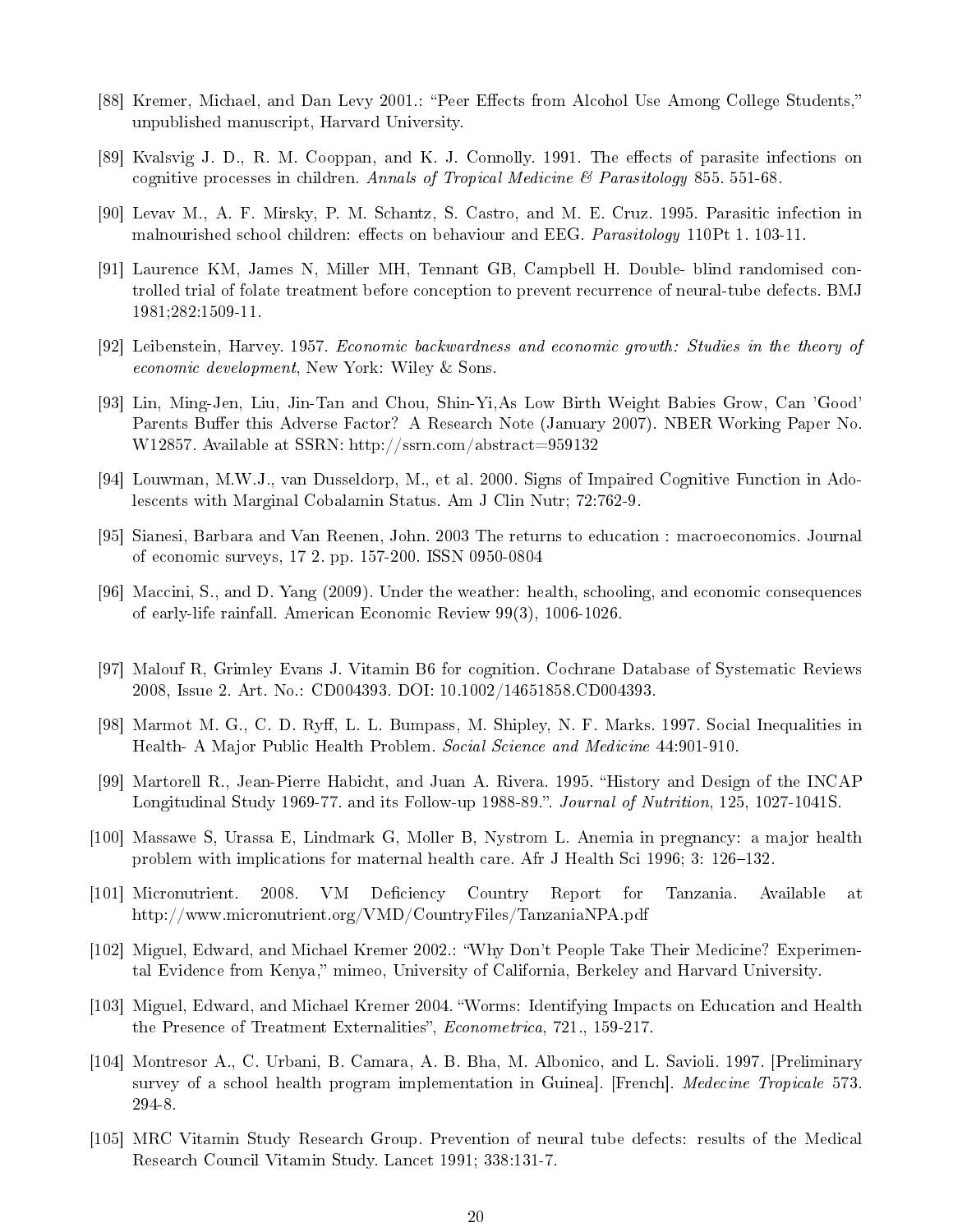- [106] Mulokozi G, Lietz G, Svanberg U, Mugyabuso JK, Henry JCK, Tomkins AM. Plasma levels of retinol, carotenoids, and tocopherols in relation to dietary pattern among pregnant Tanzanian women. Int J Vitam Nutr Res. 2003;73:323-33.
- [107] Murray CJL, Lopez AD eds.. The global burden of disease: a comprehensive assessment of mortality and disability from diseases, injuries and risk factors in 1990 and projected to 2020. Cambridge, Harvard University Press Global Burden of Disease and Injury Series, Vol. 1. 1996.
- [108] Mushkin Selma J. 1962. Health as an Investment. Journal of Political Economy 705. 129-57. Nokes C., S. M. Grantham-McGregor, A. W. Sawyer, E. S. Cooper, and D. A. Bundy. 1992. Parasitic helminth infection and cognitive function in school children. Proceedings of the Royal Society of London - Series B: Biological Sciences 2471319. 77-81.
- [109] Mwabu, G. 2008. The Production of Child Health in Kenya: A Structural Model of Birth Weight. Journal of African Economies 17: 3, 1-49.
- [110] Nokes, C, van den Bosch, C & Bundy, DAB. 1998. The Effects of Iron Deficiency and Anemia on Mental and Motor Performance, Educational Achievement, and Behavior in Children: an Annotated Bibliography, International Nutritional Anemia Consultative Group (INACG) publication
- [111] Osendarp SJ, West CE, Black RE. The need for maternal zinc supplementation in developing countries: an unresolved issue. J Nutr 2003;133:817S-827S.
- [112] Paxson, C., and N. Schady. 2007. "Cognitive Development Among Young Children in Ecuador: The Role of Health, Wealth and Parenting." Journal of Human Resources  $42(1)$ : 49-84.
- [113] Paxson, C., and N. Schady. 2008. "Does Money Matter? The Effects of Cash Transfers on Child Health and Development in Rural Ecuador." Unpublished manuscript, Princeton University and The World Bank.
- [114] Peltzman, Sam. 1975. The eects of automobile safety regulation. Journal of Political Economy, Vol. 83(4): 677-726.
- [115] Penland, J., Allen, L. H., Boy, E., DeBaessa, Y. & Rogers, L. M. 2000. Adaptive functioning, behavior problems and school performance of Guatemalan children with deficient, marginal and normal plasma vitamin B-12. FASEB J. 14: A561.
- [116] Perri, T. 1984. Health Status and Schooling Decisions of Young Men. Economics of Education Review 3, 207-213.
- [117] Pharoah PO, Connolly KJ (1987). A controlled trial of iodinated oil for the prevention of endemic cretinism: a long-term follow-up. International Journal of Epidemiology  $16:68 - 73$ .
- [118] Pitt, Mark M., Mark R. Rosenzweig, Md. Nazmul Hassan. 1990. "Productivity, Health, and Inequality in the Intrahousehold Distribution of Food in Low-Income Countries," The American Economic Review. Vol. 80, no. 5, pp. 1139-1156.
- [119] Pollitt E, Gorman KS, Engle PL, Rivera JA, Martorell R. 1995. Nutrition in early life and the fulfillment of intellectual potential. J Nutr  $125: S1111 - S1118$ .
- [120] Psacharopoulos, G. 1994., `Returns to education: a global update', World Development 22,  $1325 - 1343.$
- [121] Ramakrishnan U, Manjrekar R, Rivera J, Gonzales-Cossio T & Martorell R. 1999. Micronutrients and pregnancy outcome: a review of the literature. Nutrition Research 19,  $103\pm159$ .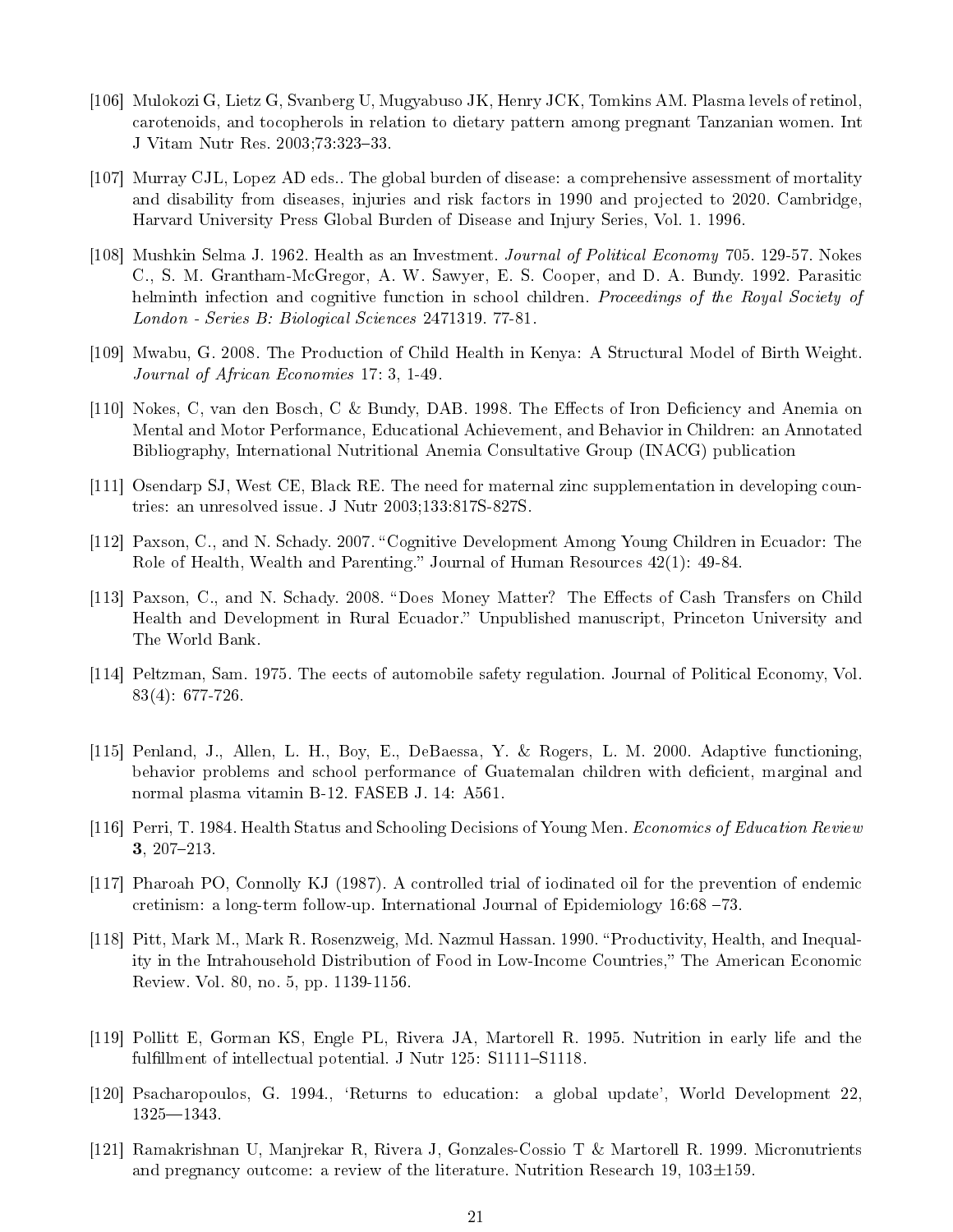- [122] Rao, R. & Georgieff, M. K. 2000. Early nutrition and brain development. In: The Effects of Early Adversity on Neurobehavioral Development. The Minnesota Symposium on Child Psychology Nelson, C. A., ed.., pp. 1-30. Lawrence Erlbaum Associates Publishers, Mahwah, NJ.
- [123] Raven JC, Styles I, Raven MA. 1998. Raven's progressive matrices: CPM parallel test booklet. Oxford: Oxford Psychologists Press.
- [124] Rosenberg, I. H. & Miller, J. W. 1992. Nutritional factors in physical and cognitive functions of elderly people. Am. J. Clin. Nutr. 55: 1237S-1243S.
- [125] Rosenzweig, M. and T. P. Schultz. 1982. "The Behavior of Mothers as Inputs to Child Health: The Determinants of Birth Weight, Gestation, and the Rate of Fetal Growth." In Economic Aspects of Health, ed. V. Fuchs. National Bureau of Economic Research, Chicago: University of Chicago Press.
- [126] Rosenzweig, M. and T. P. Schultz. 1982. "The Behavior of Mothers as Inputs to Child Health: The Determinants of Birth Weight, Gestation, and the Rate of Fetal Growth." In Economic Aspects of Health, ed. V. Fuchs. National Bureau of Economic Research, Chicago: University of Chicago Press.
- [127] Rosenzweig, M. and Schultz, T. P. 1983. Estimating a Household Production Function: Heterogeneity, the Demand for Health Inputs, and Their Effects on Birth Weight. Journal of Political Economy  $91,723-746.$
- [128] Rosenzweig, M., and T. P. Schultz. 1984. Market opportunities, genetic endowments, and intrafamily resource distribution: Reply. American Economic Review 74: 521-522.
- [129] Rosenzweig, Mark R. and Kenneth I. Wolpin. 1988. Heterogeneity, Intrafamily Distribution, and Child Health," The Journal of Human Resources. Vol. 23, No. 4: pp. 437-461
- [130] Rosenzweig, M., and K. I. Wolpin. 1994. "Are there Increasing Returns to the Intergenerational Production of Human Capital? Maternal Schooling and Child Intellectual Achievement." Journal of Human Resources 29(2): 670-93.
- [131] Rosenzweig, Mark R. and Junsen Zhang. 2009. "Do Population Control Policies Induce More Human Capital Investment? Twins, Birth Weight and China's "One-Child" Policy," The Review of Economic Studies. Vol. 76, No. 3: pp. 1149-1174.
- [132] Sacerdote, Bruce 2001.: "Peer Effects with Random Assignment: Results for Dartmouth Roommates," Quarterly Journal of Economics, 116, 681-704.
- [133] Schneede, J., Dagnelie, P. C., Van Staveren, W. A., Vollset, S. E., Refsum, H. & Ueland, P. M. 1994. Methylmalonic acid and homocysteine in plasma as indicators of functional cobalamin deficiency in infants on macrobiotic diets. Pediatr. Res. 36: 194-201.
- [134] Shakotko, R. A. and Grossman, M. 1982. Physical Disabilities and Post-Secondary Educational Choices. In Economic Aspects of Health, ed. Fuchs, V. New York, Columbia University Press.
- [135] Shakotko, R. A., Edwards, L. and Grossman, M. 1981. An Explanation of the Dynamic Relationship between Health and Cognitive Development in Adolescence. In Health, Economics, and Health Economics, eds. van der Gagg, J. and Perlman, M. Amsterdam, North Holland.
- [136] Shoda, Y., Mischel, W., Peake, P. K. (1990). "Predicting Adolescent Cognitive and Self-regulatory Competencies from Preschool Delay of Gratification: Identifying Diagnostic Conditions". Developmental Psychology,  $26(6)$ ,  $978-986$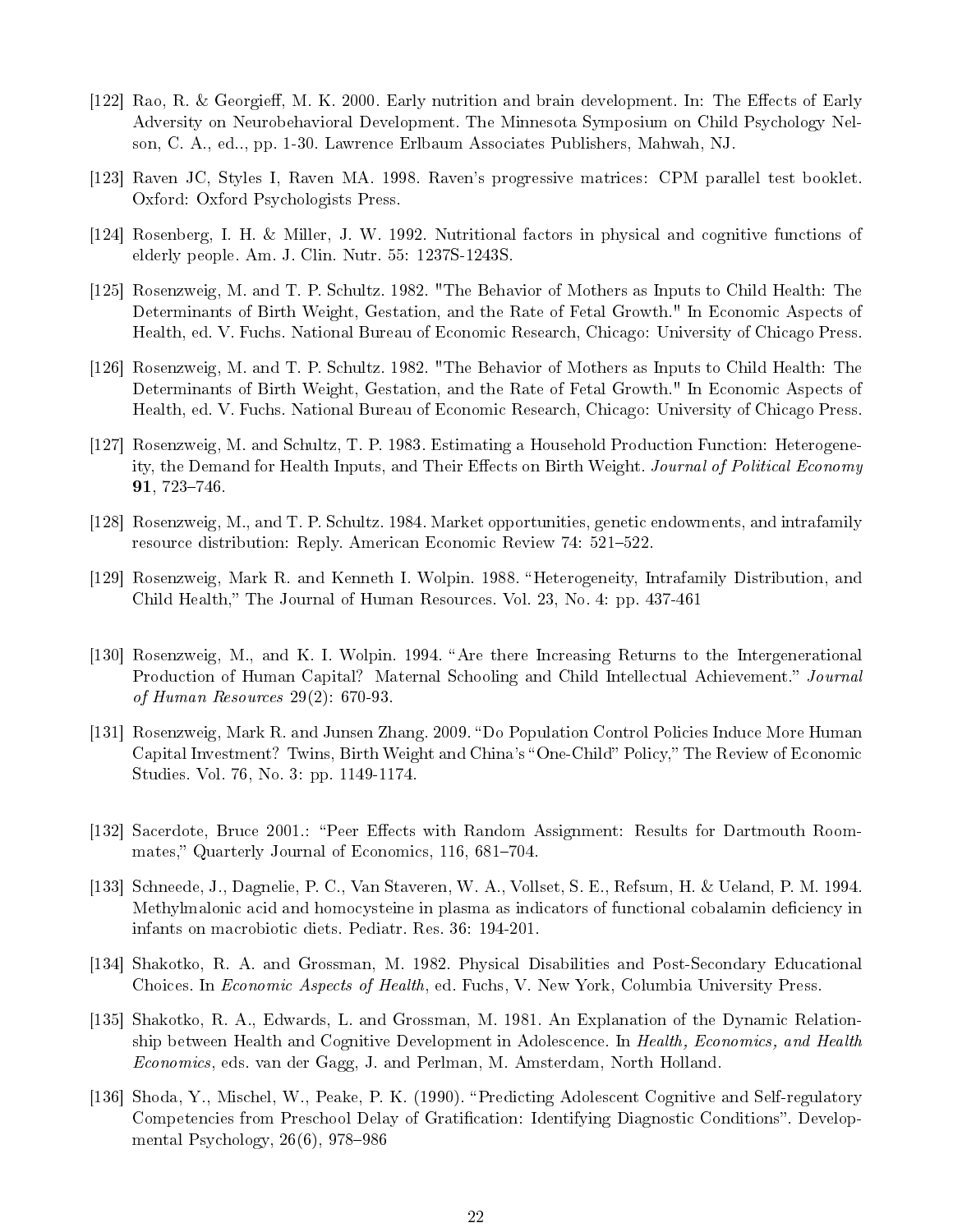- [137] Sianesi, Barbara and Van Reenen, John. 2003. The returns to education : macroeconomics. Journal of economic surveys, 17 2. pp. 157-200. ISSN 0950-0804.
- [138] Simeon DT, Grantham McGregor S. 1998. Effects of missing breakfast on the cognitive functions of school children of differing nutritional status. Am J Clin Nutr 49: 646-653.
- [139] Smith, J. P. 1999. "Healthy bodies and thick wallets: The dual relation between health and economic status," Journal of Economic Perspectives, 132.145-66.
- [140] Snedecor, G.W. and Cochran, W.G. 1980 Statistical Methods. 7th edition. Iowa State University Press, Ames, 507 pp.
- [141] Sommer A. Tarwotjo I, Hussaini G, Susanto D, Soegiharto T. 1981. Incidence, prevalence, and scale of blinding malnutrition. Lancet 1: 1407-8.
- [142] Sommer A Tarwotjo I, Djunaedi E, West K, Loeden A, Tilden R, Mele L. 1986. Impact of vitamin A supplementation on childhood mortality: A randomized controlled community trial. Lancet 1:1169-73.
- [143] Sternberg, Robert J. Beyond IQ: A triarchic theory of human intelligence. Cambridge, U.K.: Cambridge University Press, 1985.
- [144] Sternberg, R.J., Grigorenko, E.L., Ngorosho, D., Tuntufye, E., Mbise, A., Nokes, C.A., Jukes, M.C.H., & Bundy, D.A.P. (2002) Assessing intellectual potential in rural Tanzanian school children. Intelligence, 30, 141-162.
- [145] Strauss, J. and D. Thomas, 1998, Health, Nutrition and Economic Development, *Journal of Eco*nomic Literature  $36$  2.: 766-817.
- [146] Taubman, P. and Rosen, S. 1982. Healthiness, Education, and Marital Status, In Economic Aspects of Health, ed. Fuchs, V. New York, Columbia University Press.
- [147] Taubman, Paul. 1996. The roles of the family in the formation of offspring's' earnings and income capacity, in Paul Menchik (eds.) Household and family economics ,Kluwer Academic Publishers, Massachusetts.
- [148] The Tanzanian Household Budget Survey THBS. Available online at: http://www.tanzania.go.tz/hbs/HomePage\_HBS.html
- [149] Thomas, Duncan, Elizabeth Frankenberg, and James P. Smith. 2001. "Lost but not Forgotten: Attrition and Follow-up in the Indonesia Family Life Survey", Journal of Human Resources, 36 3., 556-592.
- [150] Thomas, Duncan, Elizabeth Frankenberg, and James Smith 2002. "Lost but Not Forgotten: Attrition and Follow-Up in the Indonesia Family Life Survey", Journal of Human Resources 36: 556-92.
- [151] Thomas, Duncan et al 2003. "Iron deficiency and the well-being of older adults: Early results from a randomized nutrition intervention". Mimeo, UCLA. Thomas, D., and J. Strauss. 1997. "Health and wages: Evidence on men and women in urban Brazil," Journal of Econometrics, 77:159-85.
- [152] Thomas D, Frankenberg E, Friedman J, Habicht J-P, Hakimi M, Jaswadi, Jones N, McKelvey C, Pelto G, Sikoki B, Seeman T, Smith H, Sumantri C, Suriastini W, Wilopo S. 2003. Iron Deficiency and the Well Being of Older Adults: Early Results from a Randomized Nutrition Intervention. Mimeo, UCLA.
- [153] Tomes, Nigel, 1981, "The Family, Inheritance, and the Intergenerational Transmission of Inequality," Journal of Political Economy 89, No. 5, 928-58.